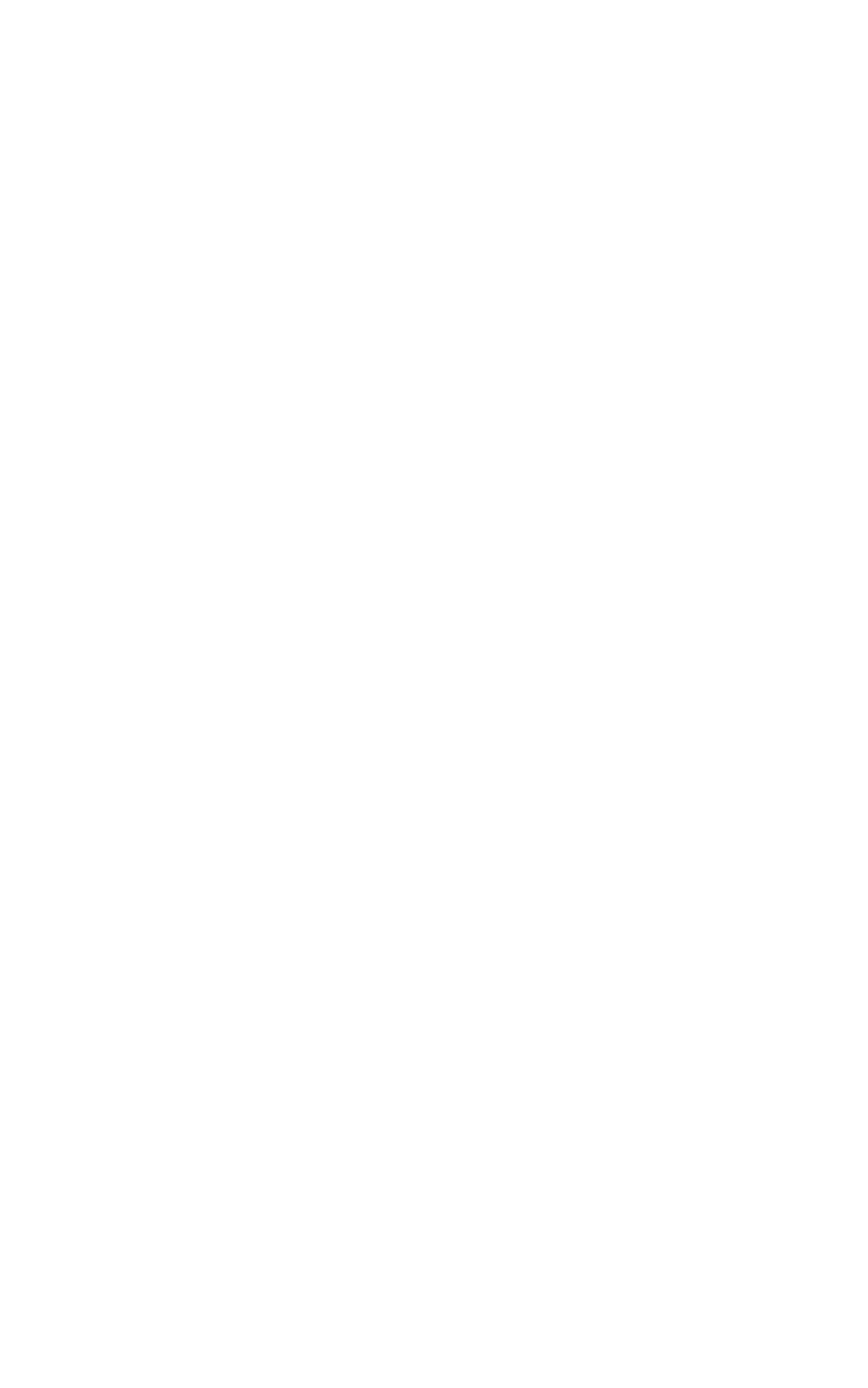# Love Yourself Again

How to Create Standards, Set Healthy Boundaries & Stop Being a Doormat

#### KRYSTLE LAUGHTER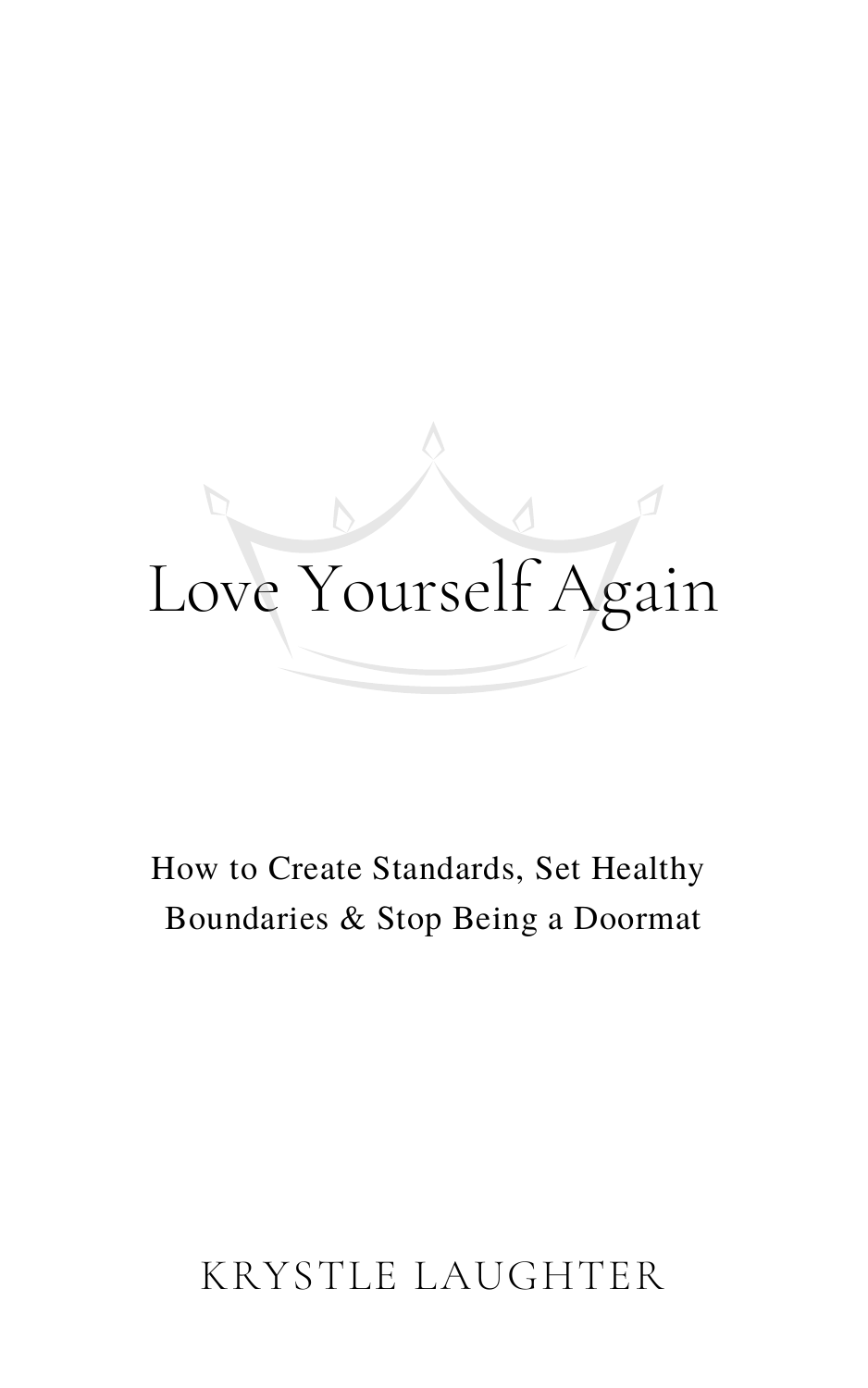**Love Yourself Again:** How to Create Standards, Set Healthy Boundaries & Stop Being a Doormat

© 2021 by Krystle Laughter

Published by Krystle Laughter, LLC Tacoma, WA 98409

Printed in the United States of America

All right reserved. No part of this publication may be reproduced, stored in a retrieval system, or transmitted in any form or by any means-electronic, digital, photocopy, recording, or any other- except for brief quotations in printed reviews, without the prior written permission of the author.

All Scripture quotations, unless otherwise stated, are taken from the New King James Version. Copyright © 1982 by Thomas Nelson, Inc. Used by permission. All rights reserved.

Scripture quotations marked CSB have been taken from the Christian Standard Bible®, Copyright © 2017 by Holman Bible Publishers. Used by permission. Christian Standard Bible, and CSB® are federally registered trademarks of Holman Bible Publishers.

Scripture quotations marked BSB are from The Holy Bible, Berean Study Bible. Copyright ©2016, 2018 by Bible Hub. Used by Permission. All Rights Reserved Worldwide.

Scripture quotations marked (CEV) are from the Contemporary English Version Copyright © 1991, 1992, 1995 by American Bible Society. Used by Permission.

*Cover & Interior Design by Krystle Laughter*

**ISBN 978-1-7346951-5-1**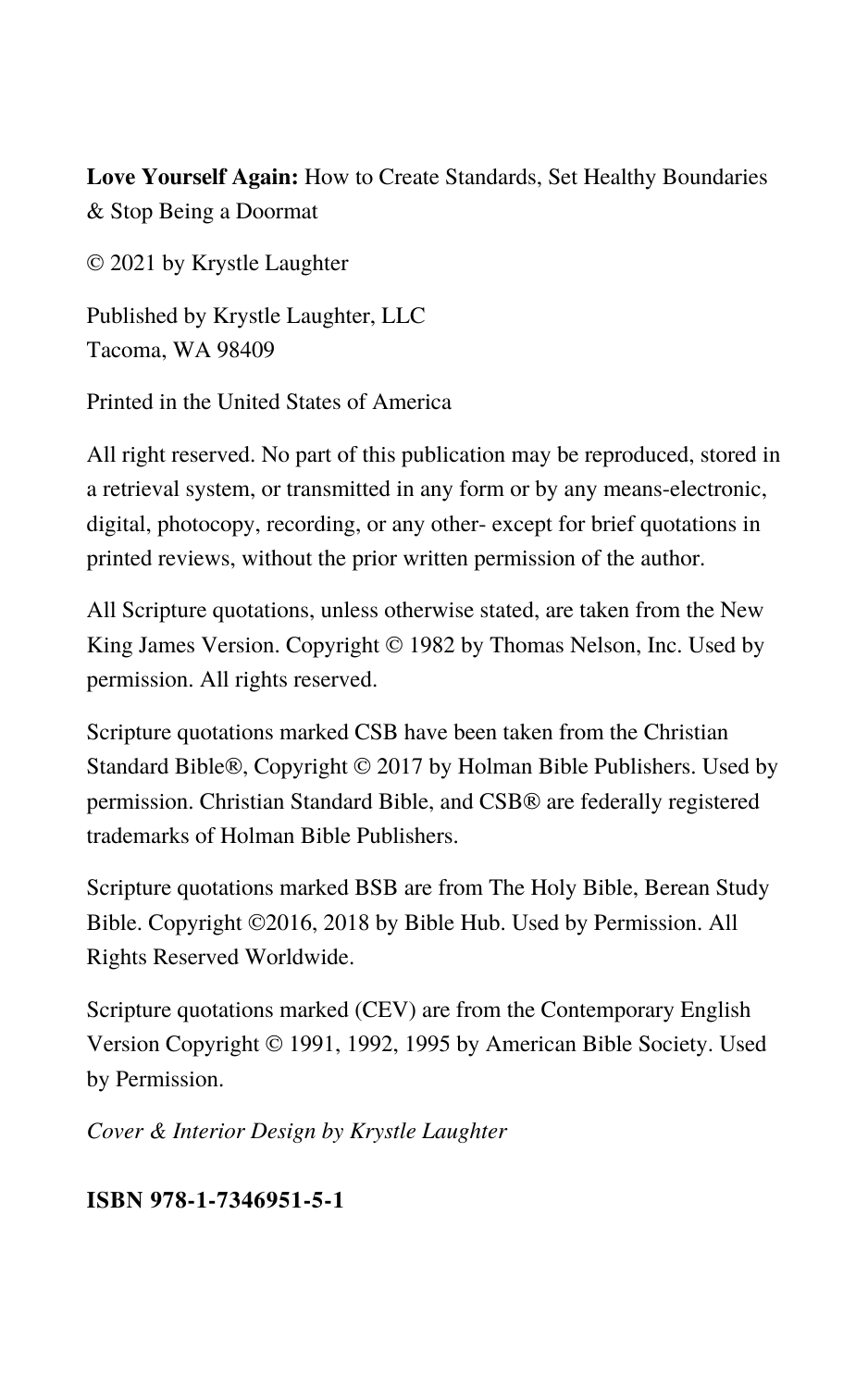## Table of Contents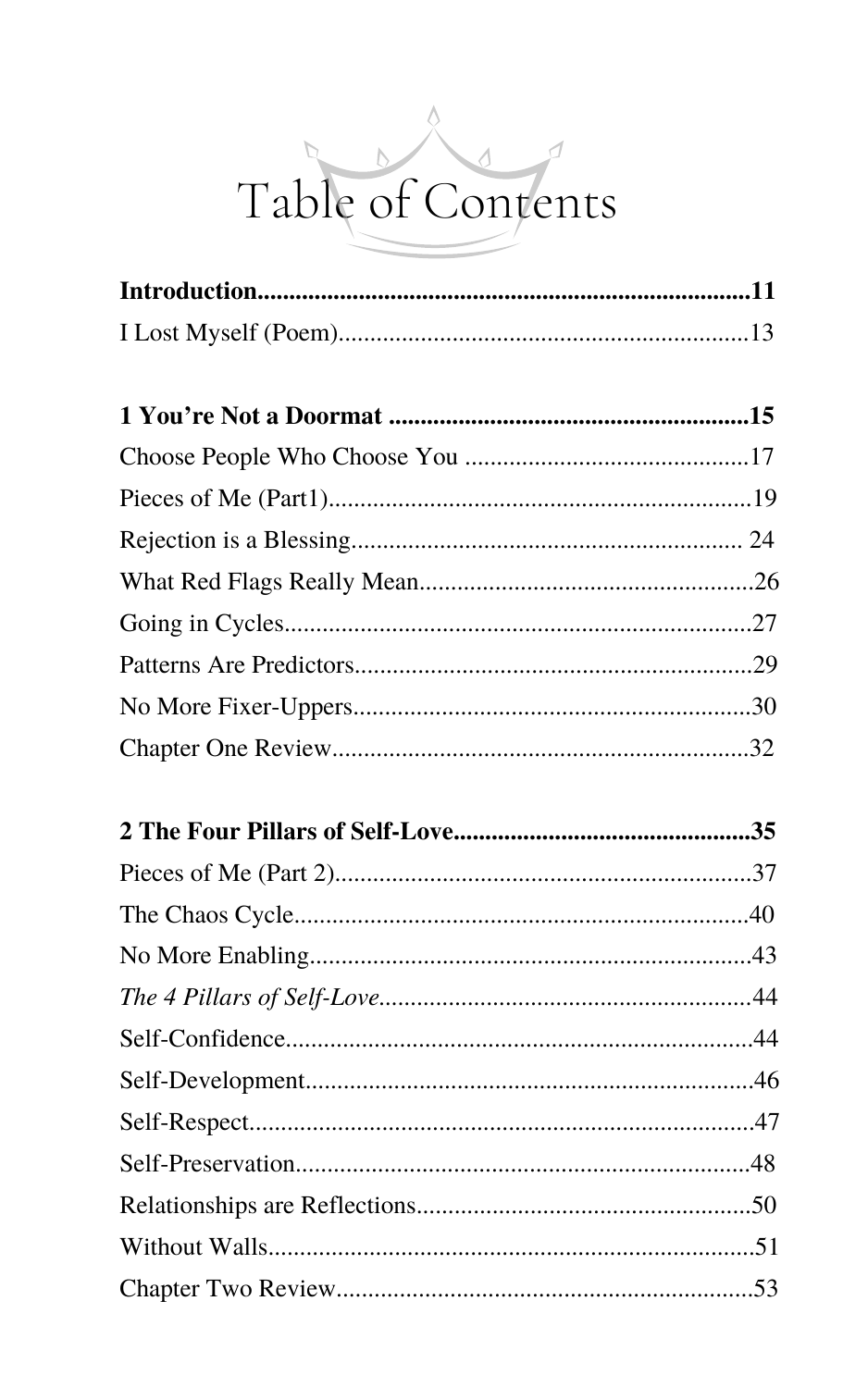| 3 You Get What You Settle For: Creating Standards 53 |  |
|------------------------------------------------------|--|
|                                                      |  |
|                                                      |  |
|                                                      |  |
|                                                      |  |
|                                                      |  |
|                                                      |  |
|                                                      |  |
|                                                      |  |
|                                                      |  |
| 4 Let Them Be Offended: Setting Healthy Boundaries75 |  |
|                                                      |  |
|                                                      |  |
|                                                      |  |
|                                                      |  |
|                                                      |  |
|                                                      |  |
|                                                      |  |
|                                                      |  |
|                                                      |  |
|                                                      |  |
|                                                      |  |
|                                                      |  |
|                                                      |  |
|                                                      |  |
|                                                      |  |
|                                                      |  |
|                                                      |  |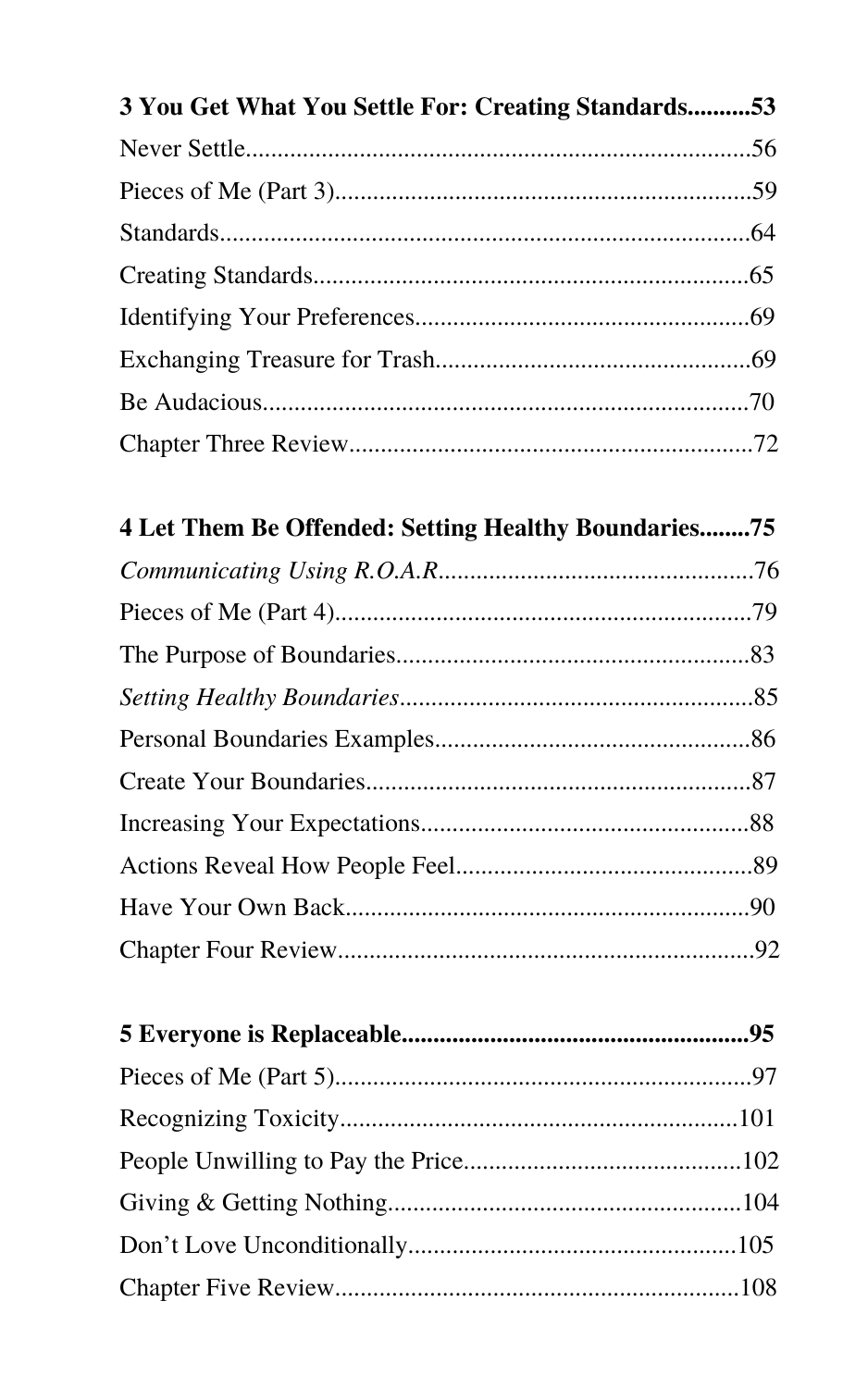| 6 Loved Despite Who Didn't Love You111 |  |
|----------------------------------------|--|
|                                        |  |
|                                        |  |
|                                        |  |
|                                        |  |
|                                        |  |
|                                        |  |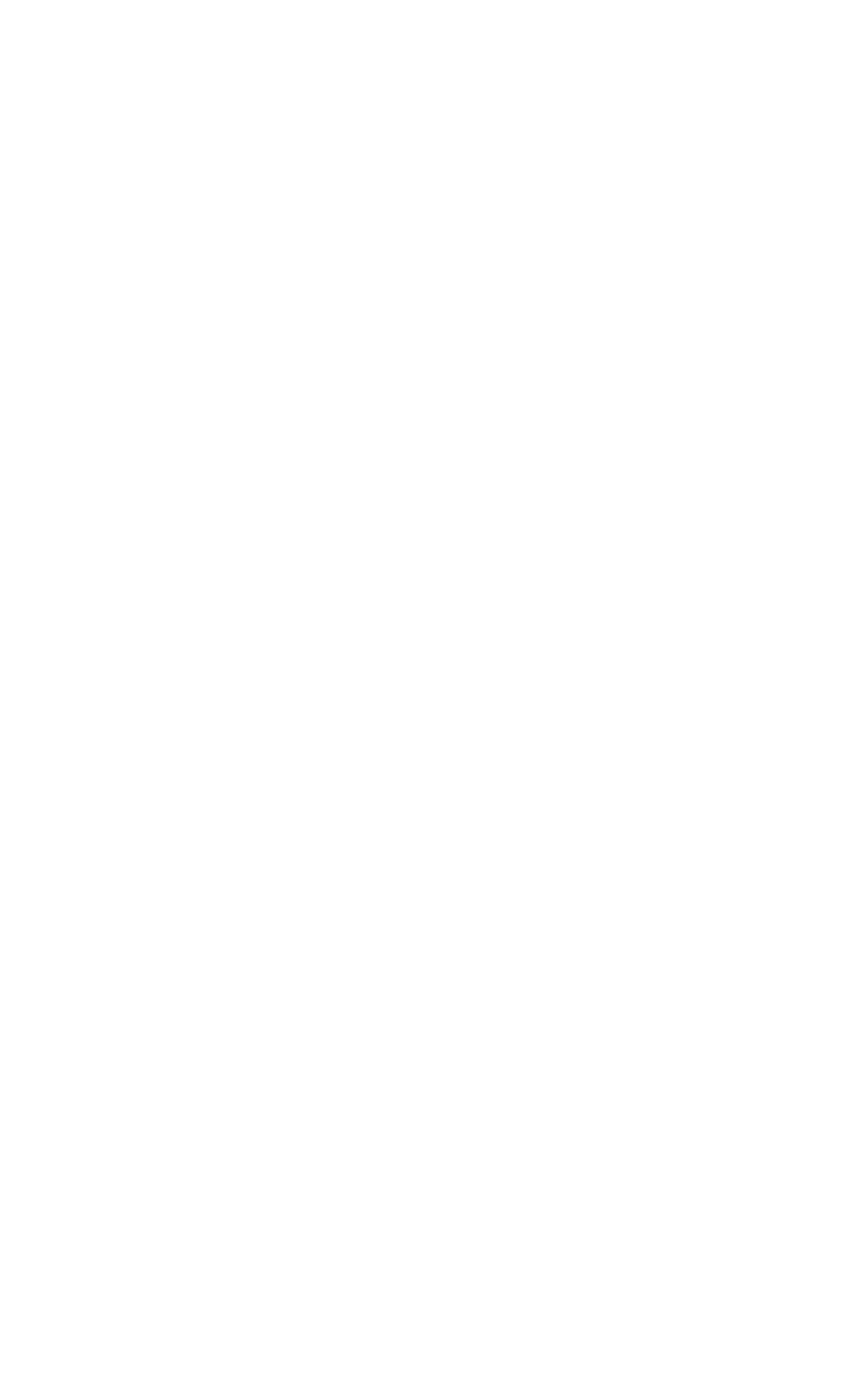

*If you don't learn how to love yourself again, you'll give someone your treasure, and in return, they'll give you their trash*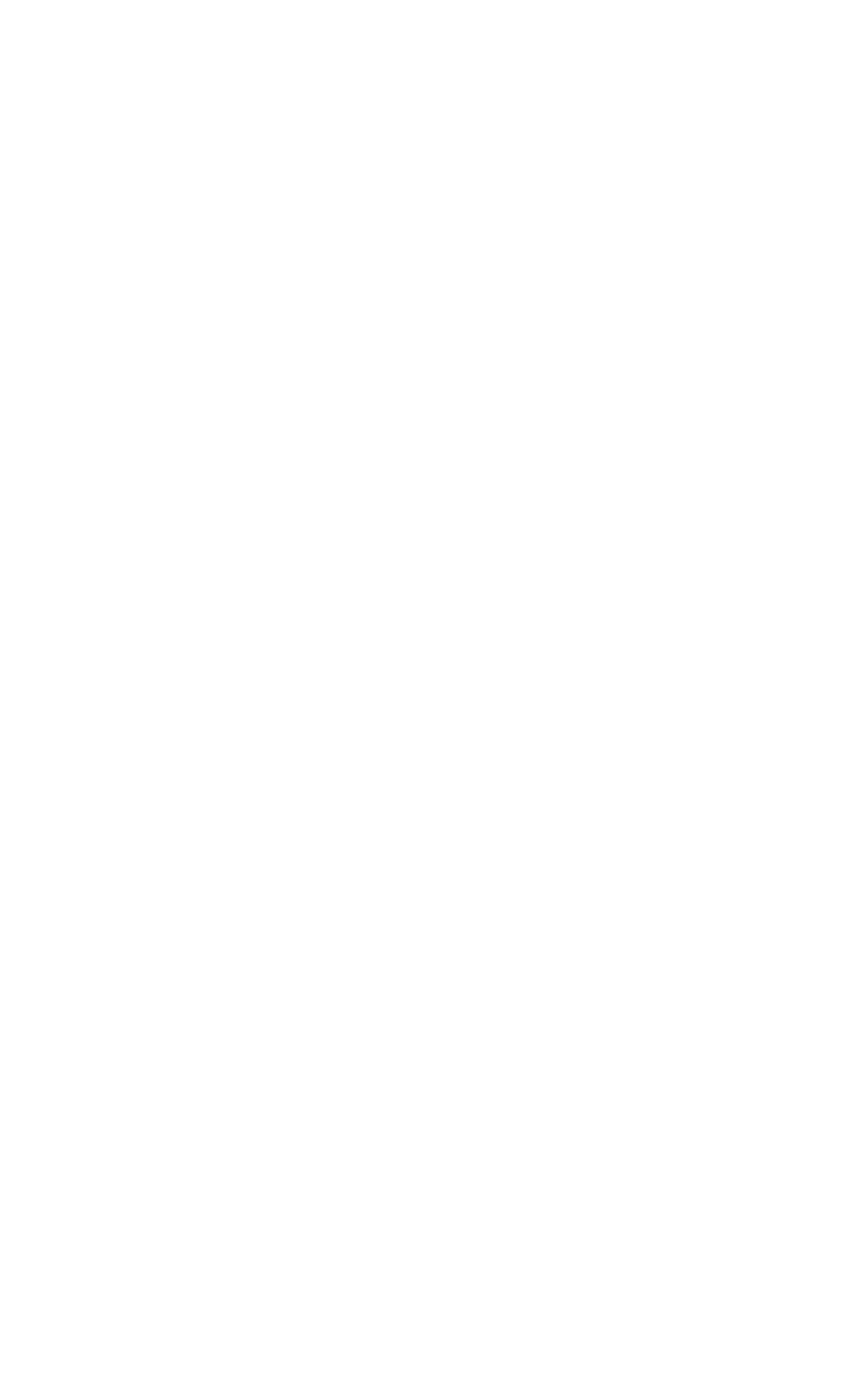*Introduction*

I used to live in fear. Fear of not being good enough, fear of not being accepted, fear of not being loved, afraid to be me. I let people control me with their words, actions, and emotions. I didn't do what was best for me. I did what was best for others. I couldn't remember who I was. My identity was tied to pleasing other people.

I thought I had to tolerate toxic behavior to receive love. No matter how much I gave, it was never enough. I finally realized that trying to earn love wouldn't make people love me. It made it easier for them to take advantage of me. When you don't know your worth, you choose relationships that reinforce your feelings of unworthiness.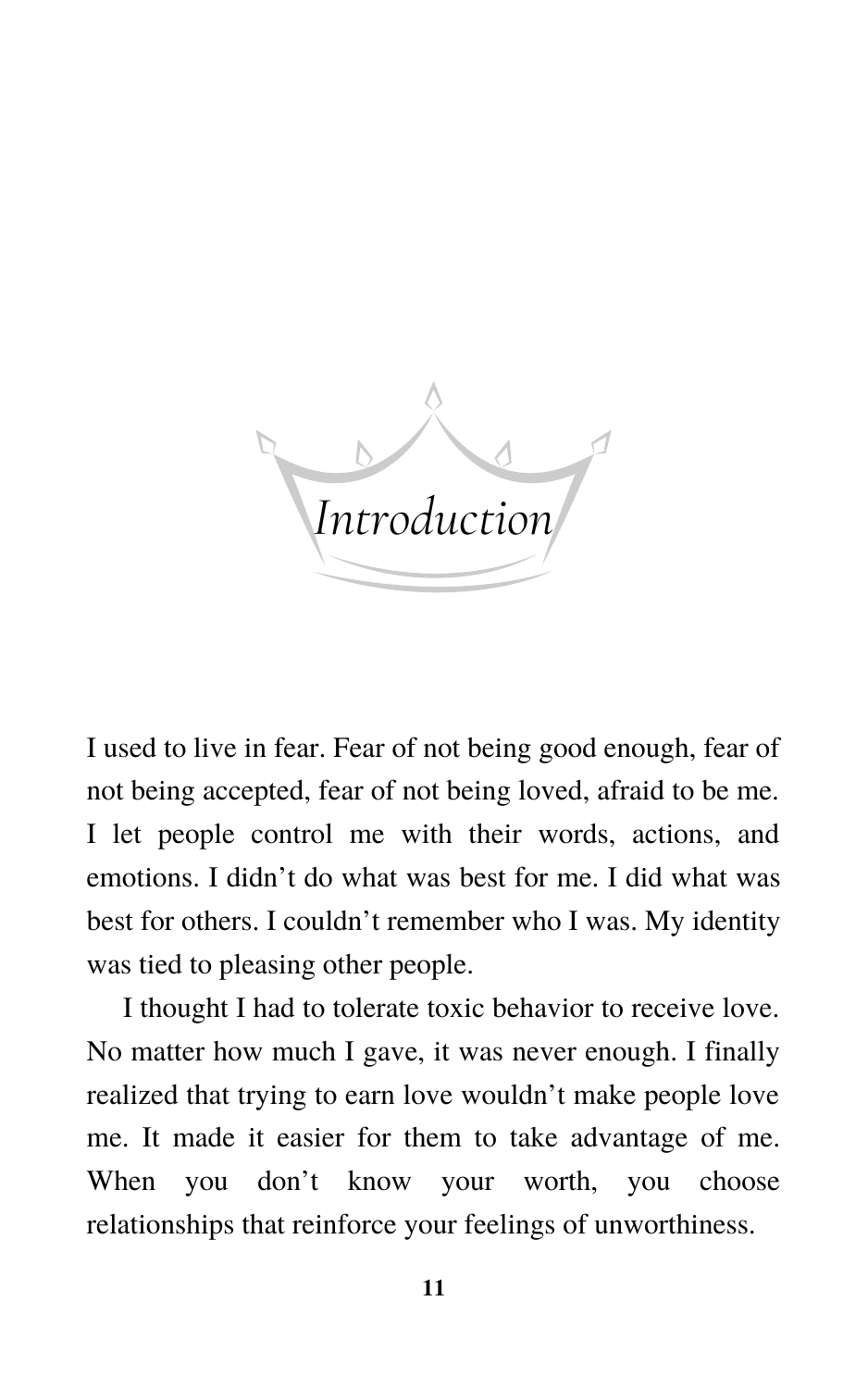Real love comes when you stop seeking approval and start loving yourself. Love yourself despite your mistakes. Love yourself despite who hurt you, left you, or abused you. Love yourself even when you don't feel worthy because you've loved those who were unworthy before. If I could go back and tell myself anything, it would be this: Stop trying to be good enough because you'll never be good enough for the wrong people.

You deserve to receive just as much love as you give others. Don't rush love, and never settle.

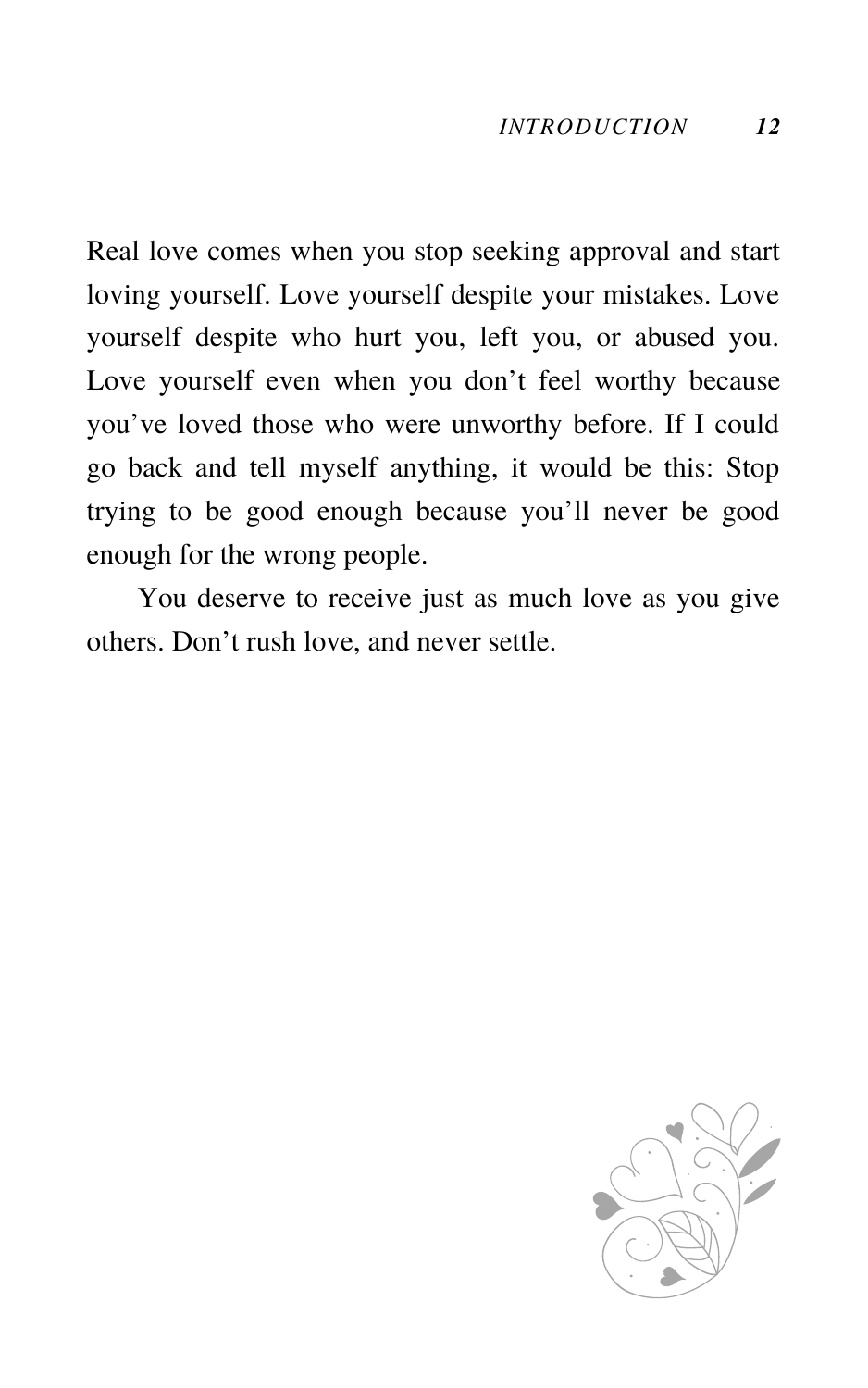### *I Lost Myself*

I lost myself I don't know where I've been hiding I lost myself I've been trying hard to find me I lost myself In the mess and the stress I lost myself I failed my "getting to know me" test I lost myself But somehow, I still believe I lost myself That it's not too late to recover me I lost myself I once was blind, but now I see I lost myself It's time for me to be free I lost myself I almost gave up hope I lost myself I was trying hard just to cope I lost myself It's time to be my own best friend I found myself Now…I'll never lose myself again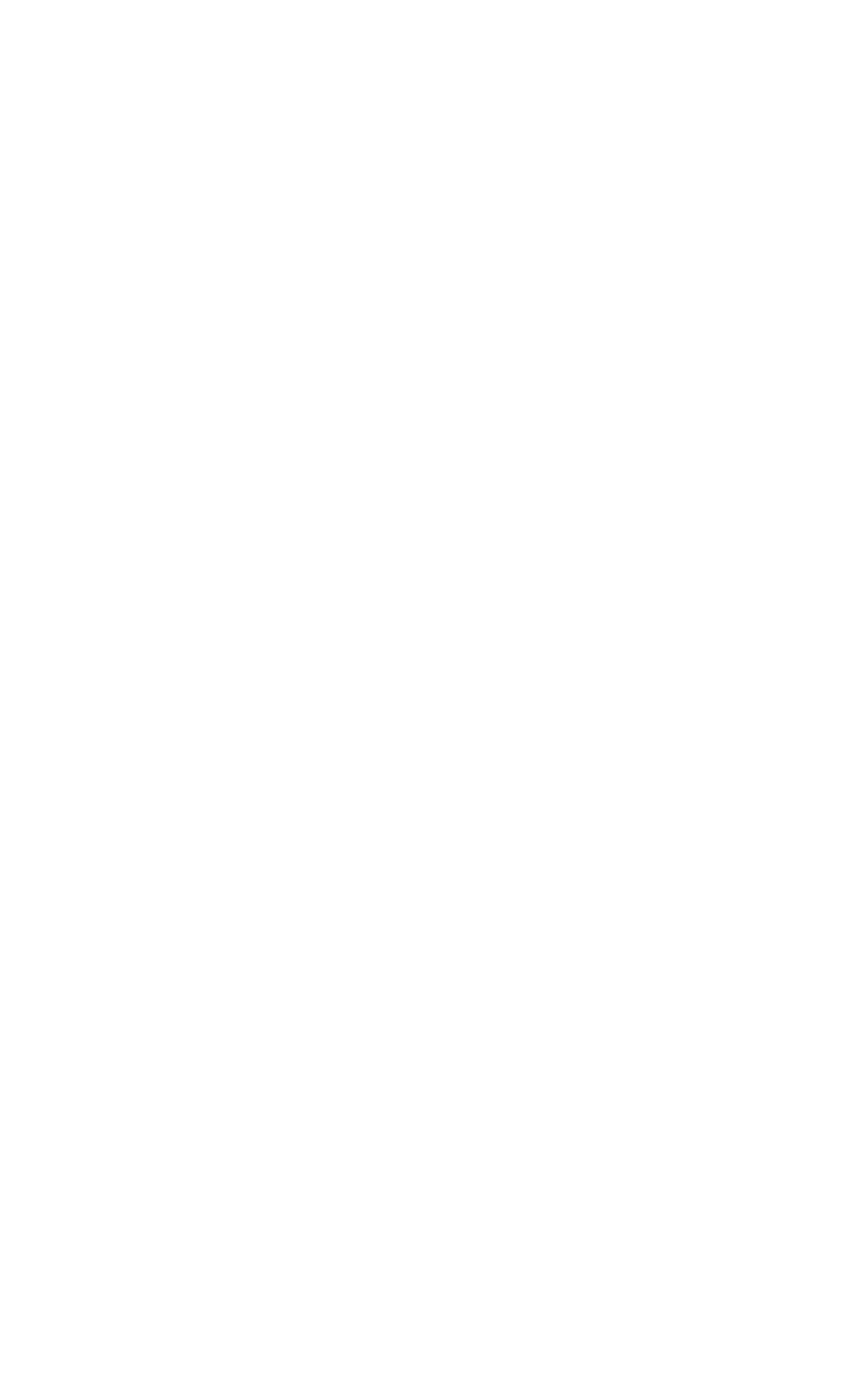

### Stop Being a Doormat

*If you don't learn how to love yourself again, people will mistreat you, and you'll blame yourself*

After many years, I finally realized that loving people doesn't mean letting them walk all over you. You don't just have to accept whatever people give you. You have the right to ask for more, get your needs met, and walk away if they're unwilling to treat you right. Before, I was too scared to set boundaries. What if they refused to change? I didn't want to be alone, so I tolerated toxic behavior, hoping my patience would give them time to get their act together and make them love me more. It backfired. The more I gave, the more I was taken for granted. I learned the hard way to love myself because I was all I had.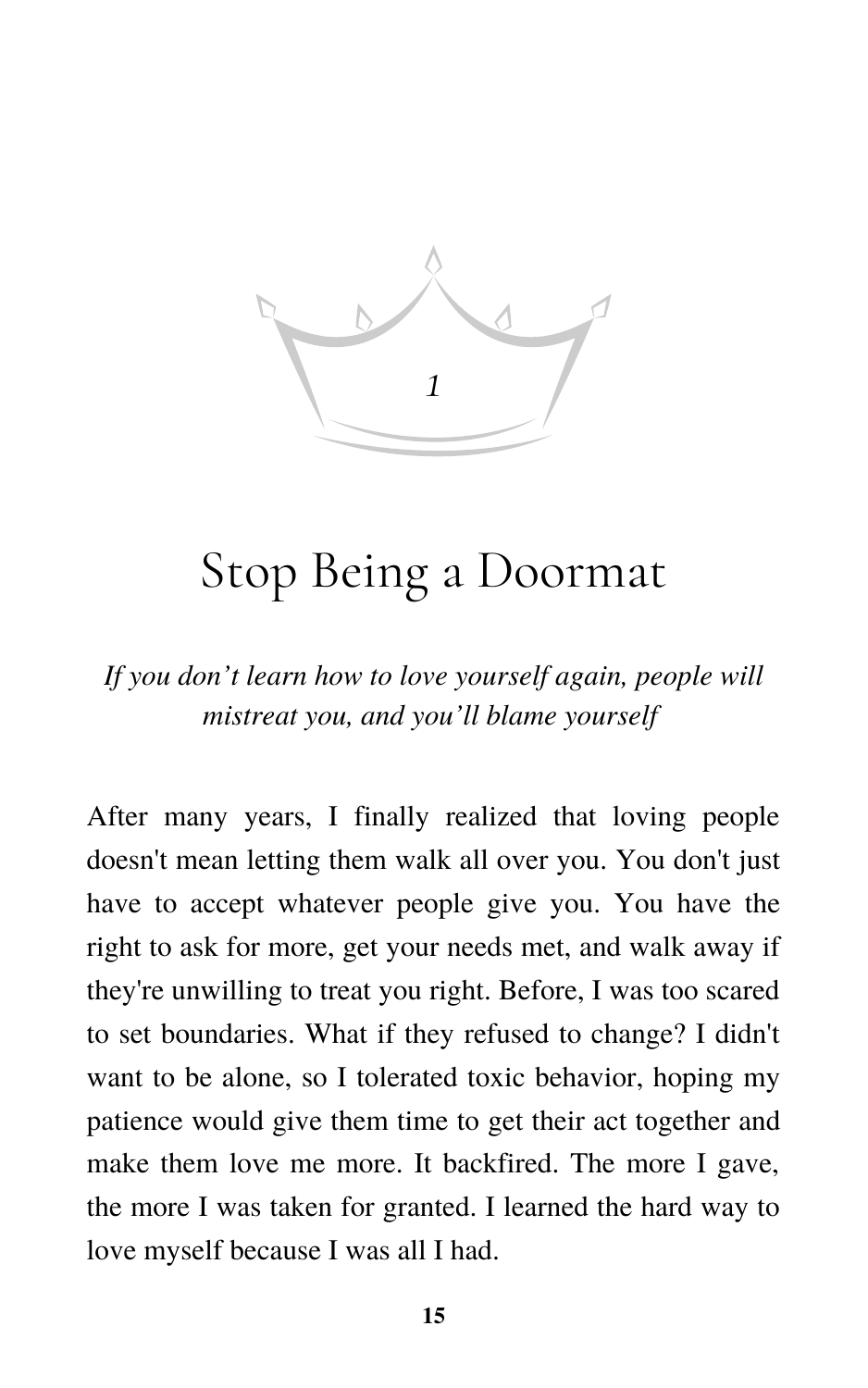Losing relationships is painful, but losing yourself is worse. You don't have to tolerate disrespect, manipulation, and narcissism from people who claim to "love" you. People who mistreat you, blame you, and then act like it never happened; that's abuse! The people closest to you should be your biggest supporters, not your greatest offenders. You have to stop participating in toxic behavior. Your presence is participation!

Verbally disagreeing with a toxic person's behavior isn't enough! You have to stand your ground by completely removing yourself from the situation. Be okay with being alone if being alone means you have peace. Loving yourself again means letting go of the toxic people you think you can't live without because you are the only person you really can't live without!

No one benefits when you lose yourself trying to make them happy, not even the people you think you're doing it for. Every time you shrink to please others, you dishonor yourself. How you feel is just as important as how they feel. Your needs are just as valid as theirs. When you put their well-being before your own, you reinforce the idea that you aren't worthy of love; that love has to be earned. Stop that! You deserve kindness, empathy, loyalty, and compassion too. You were worthy then, and you're still worthy now. The question is, do you believe it?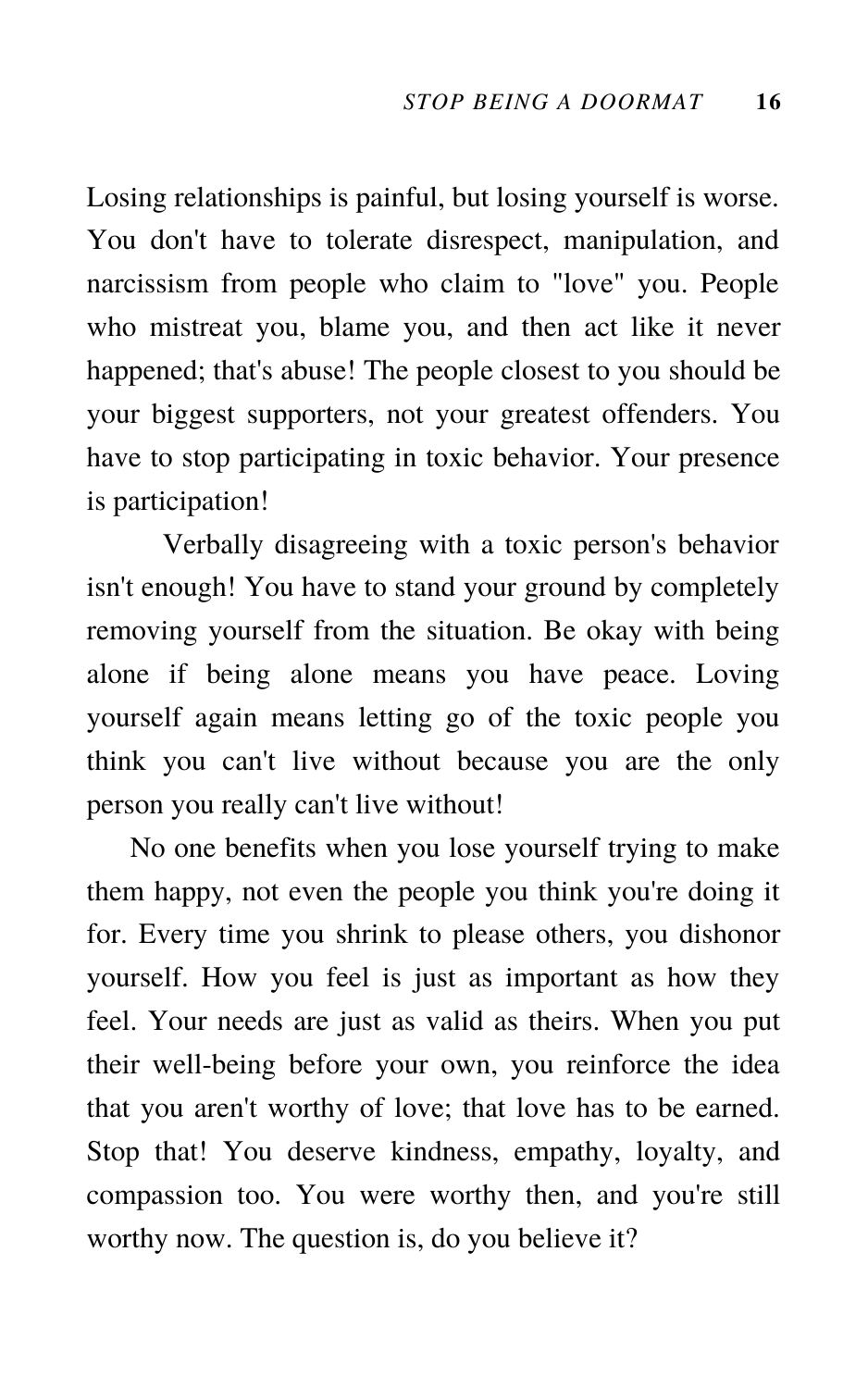When you don't know your worth, you settle for what people give you instead of what you want and need. You desire healthy relationships, but you settle for toxic ones. You want loyal friends, but you tolerate people who gossip about you. You deserve more than what you've been given. It's time to give it to yourself.

#### **Choose People Who Choose You**

For you to have better, you have to choose better. You are one hundred percent in control of your adult relationships. You get to choose who you spend your time with. You get to handpick "your" circle. Remember in elementary school when you got to select your team? You only wanted the very best players. You chose your best friends, and the people you knew would help you win.

Adulthood should be the same. Stop picking losing teams. Be honest with yourself about the people you need in your life, and be just as unapologetic about the people you want to keep out. Stop feeling guilty for protecting and prioritizing yourself. If certain people trigger you or turn you off, admit that and honor your feelings. Listening to your intuition will save you time. It will also protect you from dangerous people.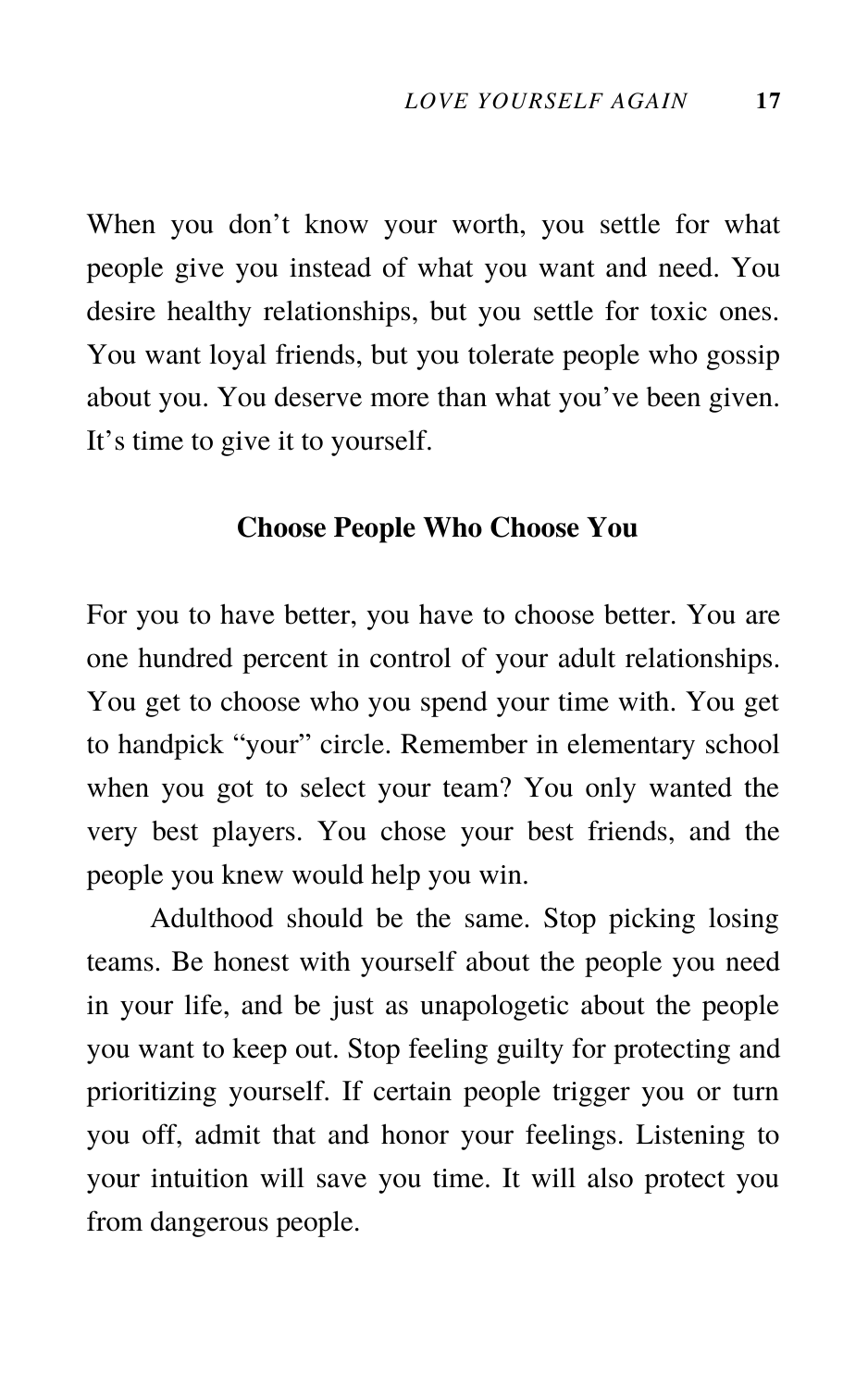Stop choosing people out of loneliness, fear, and insecurity. The stakes are much higher in adulthood, so you have to be wise. If you want to stop getting hurt, you have to stop choosing the same types of people. Take your time getting to know yourself, learn from your mistakes, and distance yourself from people who aren't good for you. This requires being in touch with yourself.

Let go of one-sided relationships and people who avoid responsibility. Run from these types of people! If someone is supposed to be in your life, they will treat you right. No exceptions! Have you ever wondered why the people you're trying so hard to please aren't concerned with pleasing you?

You care about their feelings, but they don't mind hurting yours. You go out of your way for them, but they're never there for you. Something's wrong with this. You deserve better!

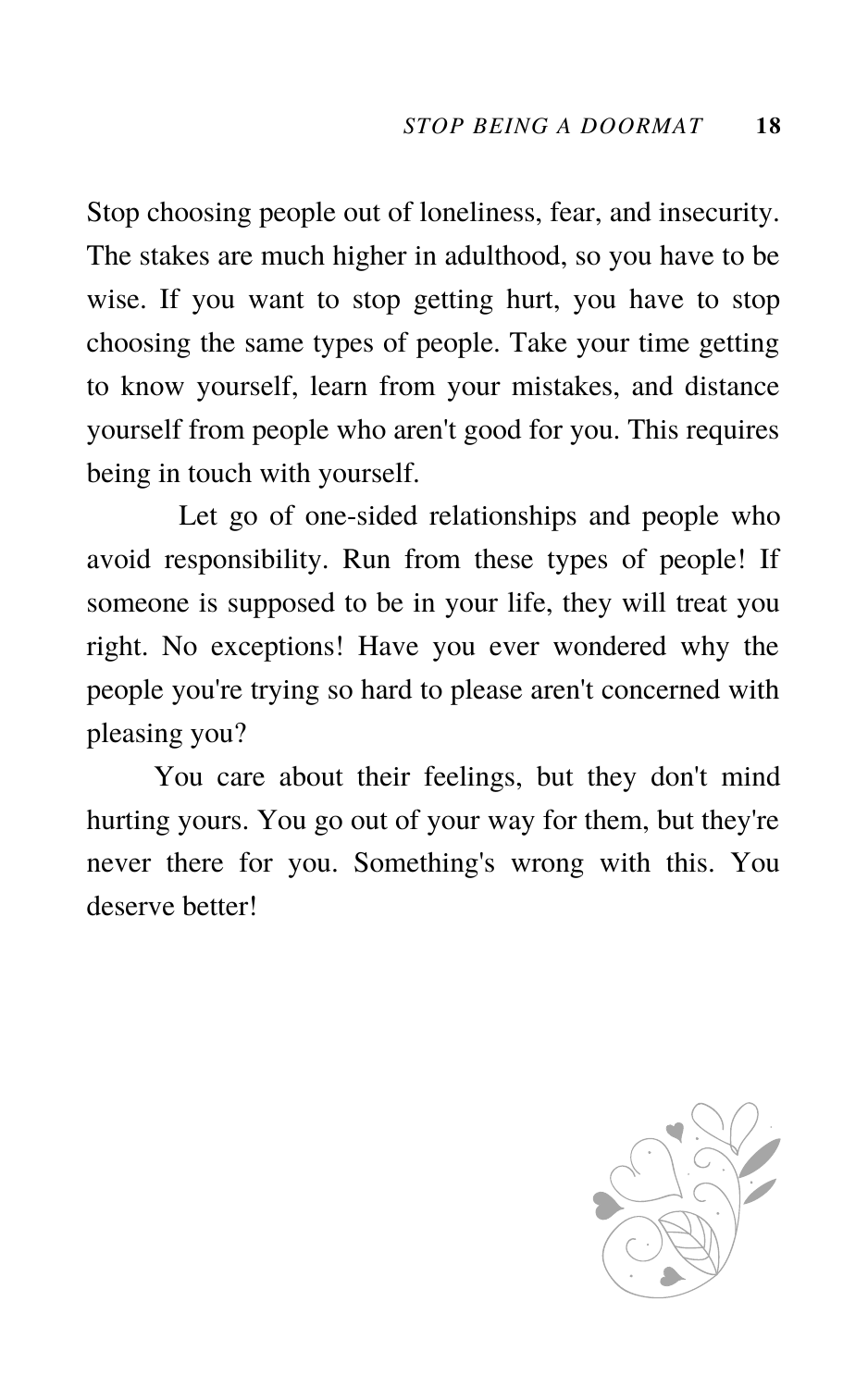

## Baby Momma Drama, Rejection & Emotional Abuse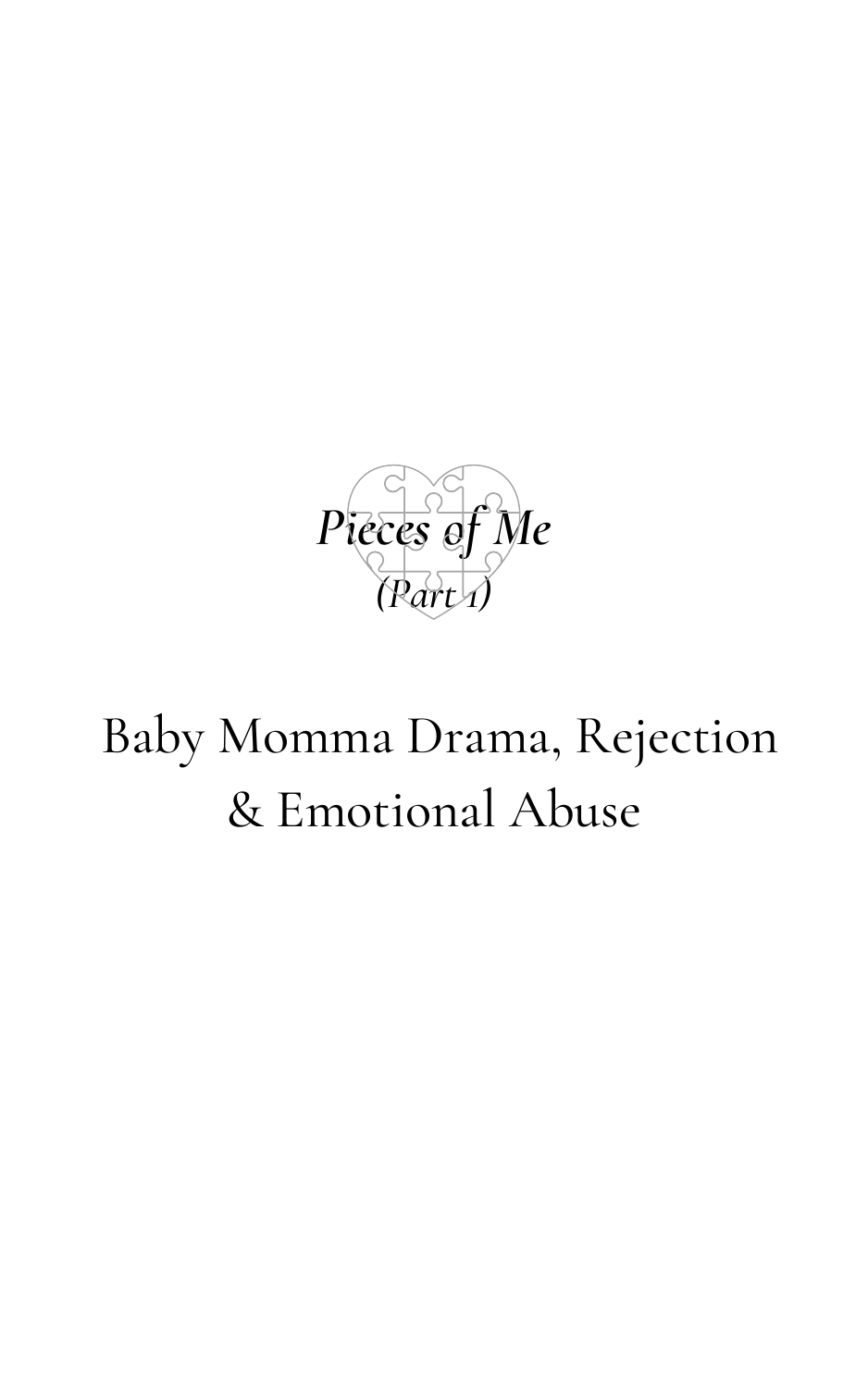Three weeks after we were married, I found out his exgirlfriend was pregnant, and she thought it was his. It's not what you're thinking. We knew each other for a while, but we were just friends. We began dating in January, and we got married fast, too fast, in March of that same year. She got pregnant in December, right before we started dating. I should have left when I found out but leaving never crossed my mind. I thought that this man was the one.

Looking back, I can see how delusional I was. I didn't even like him at first. It was our female apostle who said that he was my husband. She announced it in front of the whole church. When she announced it, I was embarrassed and disgusted. I had no interest in this man at all. He was seventeen years older than me, had a receding hairline, and struggled with depression.

At the time, he was staying in a shelter for veterans overcoming drug addiction. He had to lie to stay there. To top it off, he dressed like he was homeless and was socially awkward. No way this could be my husband. Yet, within days of her speaking that over me, I began to have feelings for him. Be careful who you let speak over your life.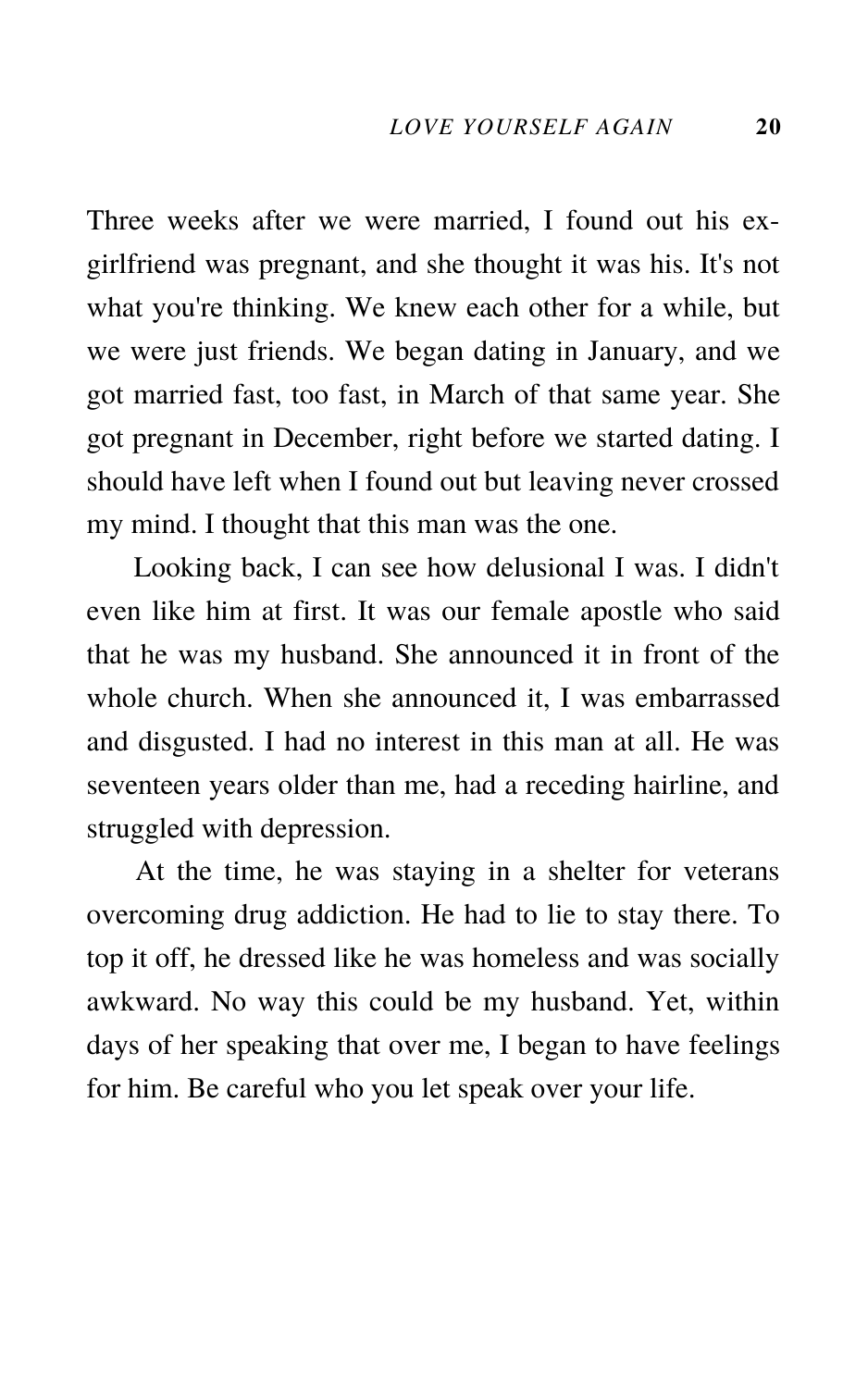We began dating and quickly set a date to get married. He didn't propose until a few weeks before the wedding. I should've got a clue when my mom objected and told my brothers and sisters to boycott the wedding. I was upset with them. I didn't understand that they were trying to protect me. On the day of my wedding, none of my family showed up. I didn't care because I was getting my happily ever after, or so I thought.

We took my car on the honeymoon because he let his tabs expire the day before. Less than an hour into the twohour drive, my car started smoking, and a tow truck had to pick us up. The car was unrepairable. The tow truck driver dropped us off in some small town that shut down daily at seven o'clock. I remember sitting on the side of the road with all of my personal belongings exposed as we waited for a friend to take us on our honeymoon. I was annoyed and angry.

Eventually, we got to our destination, but I was humiliated. It blows me away that I didn't see all of these things as a sign that I'd made a huge mistake. Did I mention that I also planned and paid for the entire wedding, the honeymoon, and the rings? I even picked out my engagement ring; by myself. (I'm shaking my head as I write this. Let my mistakes be your lessons).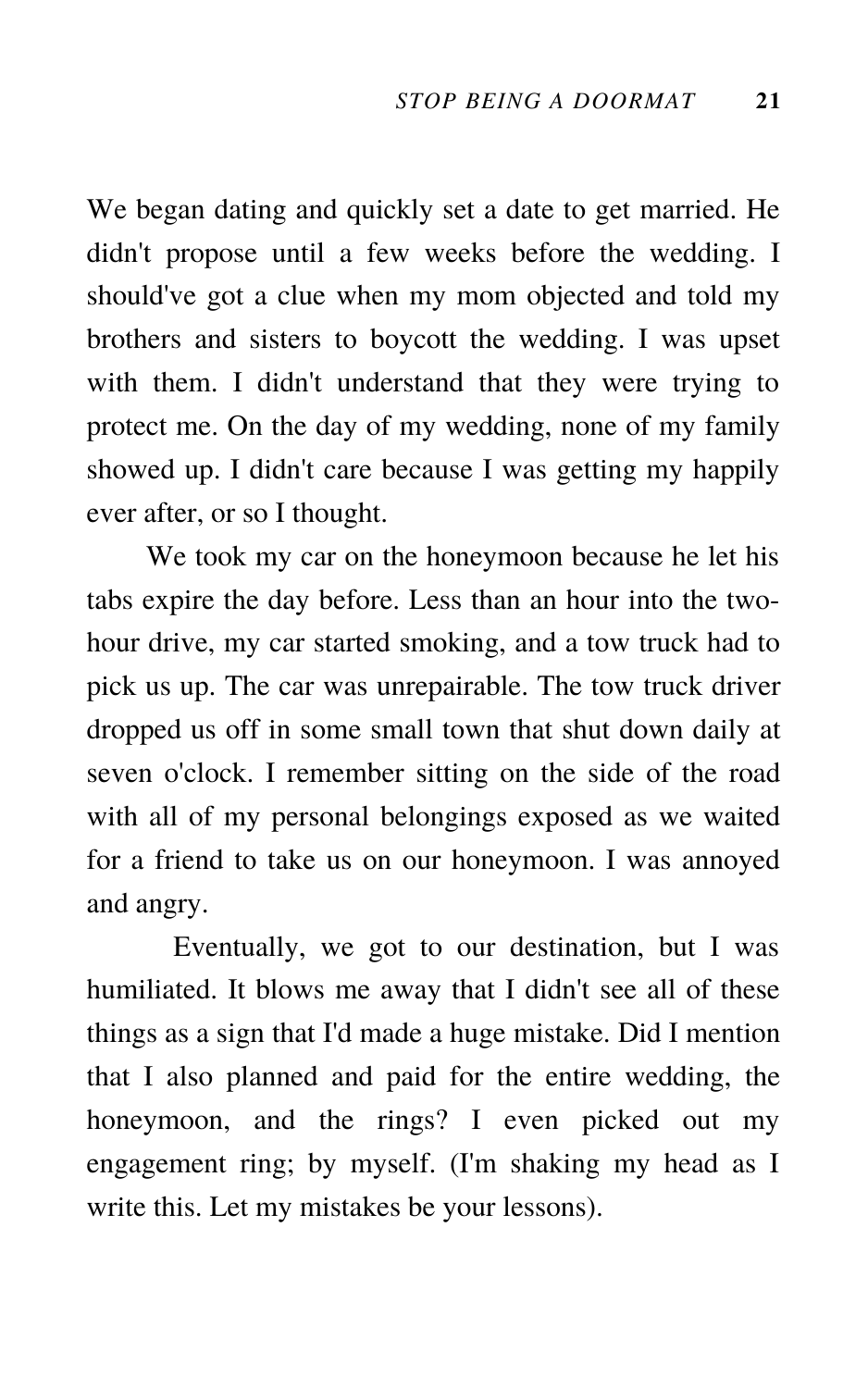After finding out that his ex was pregnant, I was heartbroken. The only person who knew about the situation was our female apostle. She told me that I had to accept the child if it was his because he had accepted my two children. In my heart, I knew this wasn't right because he knew about my children. I felt betrayed and stuck. I didn't know what else to do, so I grudgingly agreed. (This was manipulation. Don't ever let anyone make you feel like you have to accept anything you don't want because you don't. She used her position to intimidate me, and it worked).

The advice I received from her would be the first in a long line of bad advice I got from her and her toxic husband. Unfortunately, at the time, I didn't know any better. I should've left that church, run to the courthouse, and got an annulment, but I didn't. I was determined to make it work. I didn't realize that I was the only one trying.

The child was due in September, and we had to wait until it was born to get a DNA test. I was angry, hurt, and depressed. I was still in school at the time, and the days seemed to drag on. The thought of another woman having my husband's baby was traumatizing. I was jealous. I wanted to be the one pregnant, so I began trying. I realize how stupid this was now, but I was in my feelings at the time. You do dumb things when you're not thinking clearly. Get out of your heart and into your head.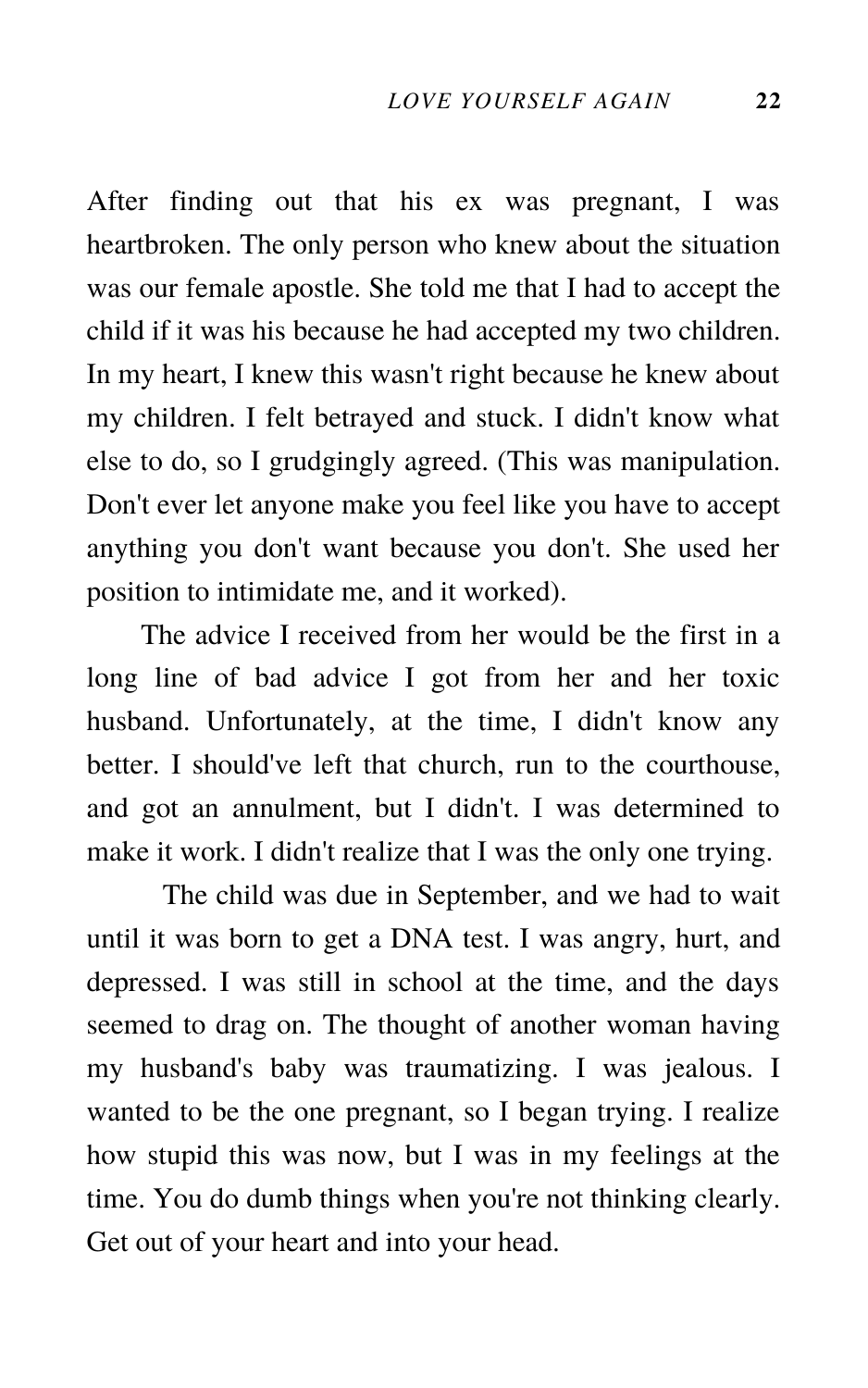Don't just react to situations. Take some time to think it through, so you can respond wisely.

His pregnant ex-girlfriend called at random to tell him about ultrasounds and how the baby was doing. Whenever she did this, I would object, telling him it was inappropriate and that she should only call when she was ready for him to take the DNA test. He never put her in her place. Eventually, she did stop calling. Those months were some of the most challenging days of my life. All I could do was wait.

September finally rolled around, and the child turned out not to be his. The same month I found out I was pregnant. I was excited. When I shared the news with him, he didn't even pretend to be happy. He didn't say anything at all. I don't know why I didn't get a clue then that this marriage was headed for disaster. I thought all the drama was behind me, but sadly it was only the beginning.

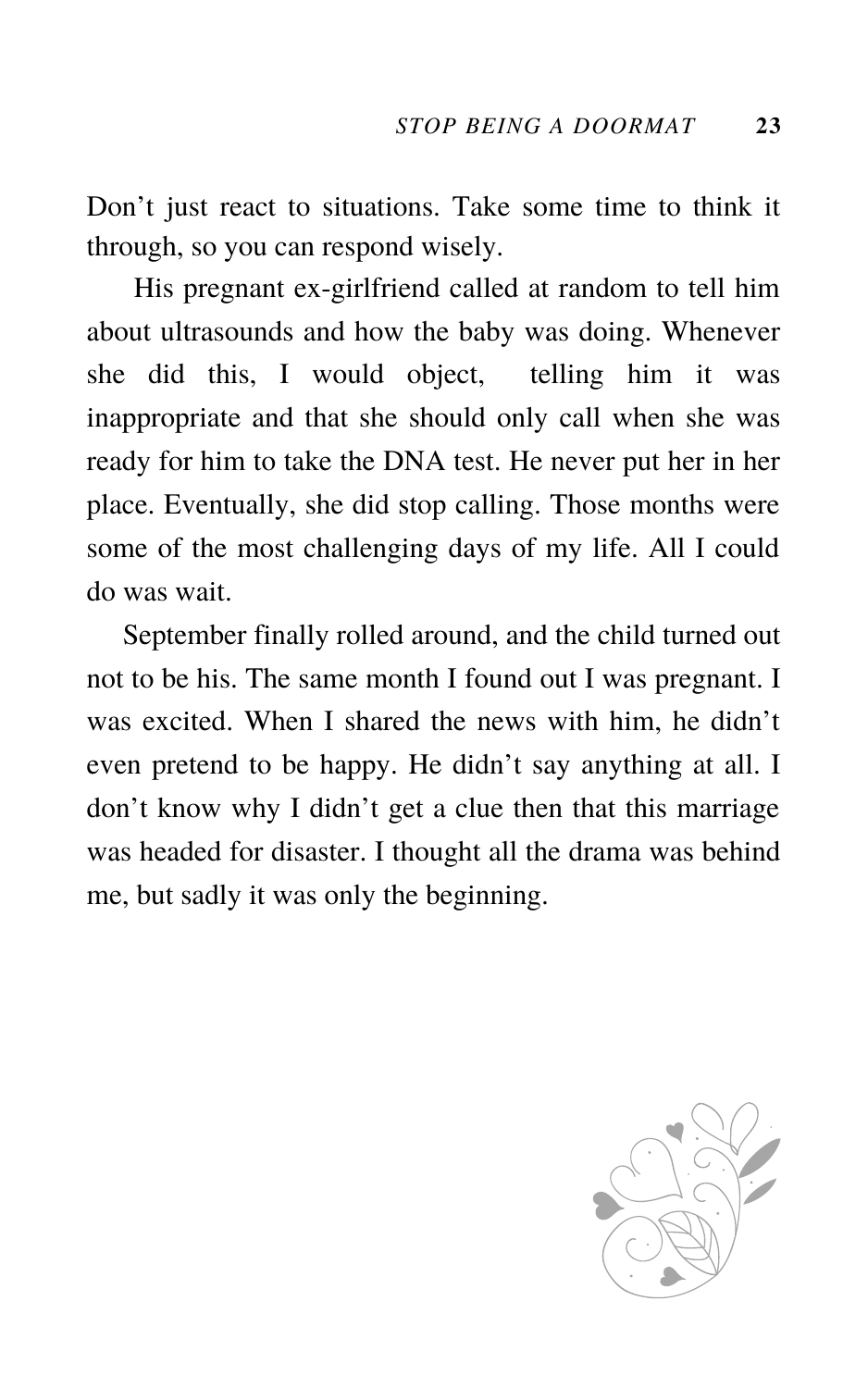#### **Rejection is a Blessing**

Thank God when people reject you because they're doing you a favor. I was blind to my husband's rejection of me. Loving myself would've saved me years of pain. Rejection is more than someone disliking you. It's people withholding love, affection and refusing to meet your needs and respect your boundaries. When people reject you, see their behavior for what it is and let them go. It's better to cry over someone's rejection than to spend the rest of your life crying because you stayed.

Rejection hurts, but disrespect hurts worse. My husband's actions were a sign of his rejection of me. Instead of accepting this, I made excuses for him and deceived myself. I used to think that leaving was the worst thing he could do to me. I found out that rejecting myself to gain his approval was worse; that's self-betrayal. If you have to leave you, to keep them, the price is too high!

If you have to chase someone, they don't want to be caught. Let them go! Please understand that someone's inability to see your value doesn't make you less valuable. There are people who will love you, be loyal to you and meet your needs without making you feel like a burden. You are a blessing! People who reject you are doing you a favor by showing you who they are. Believe them!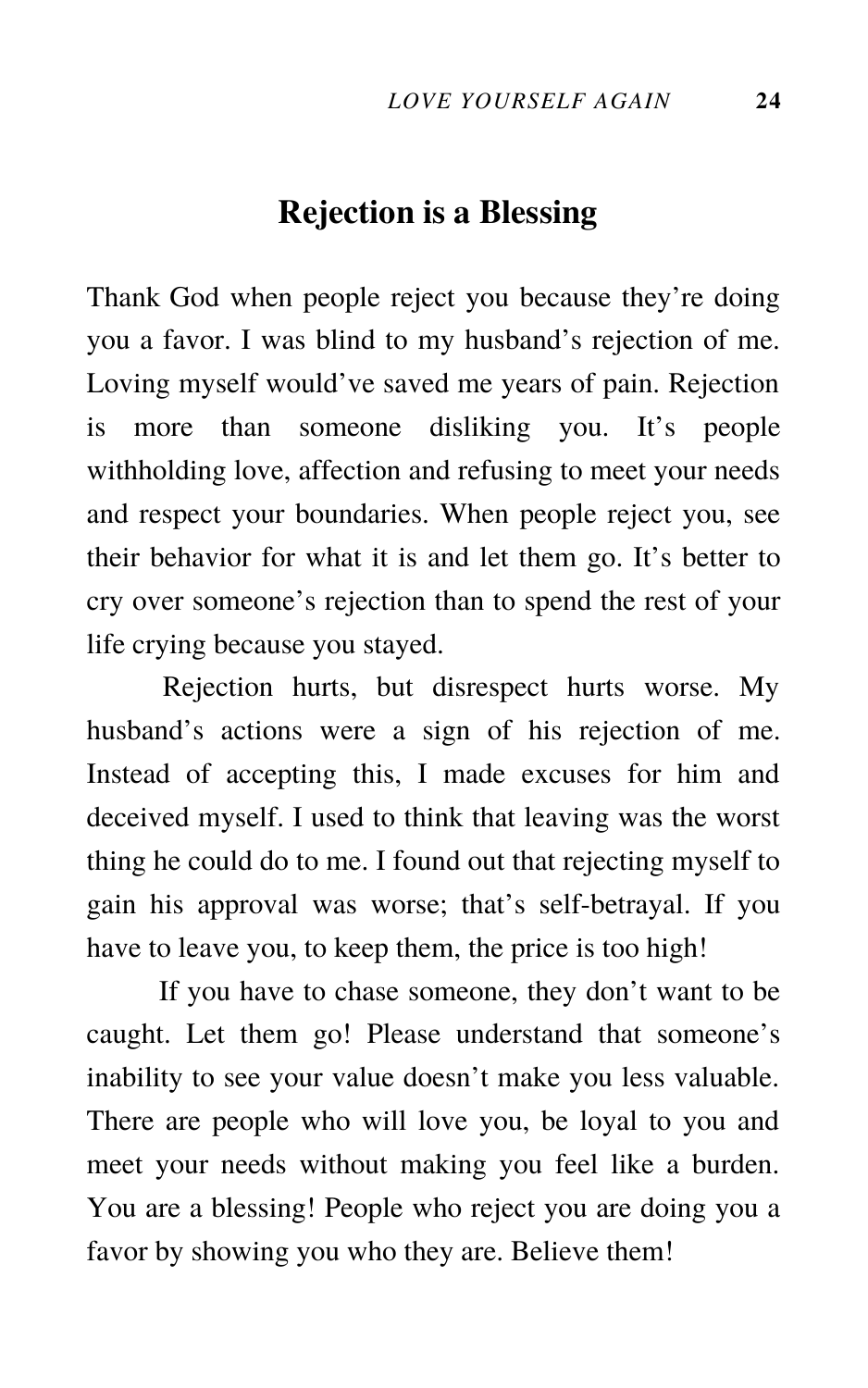Please don't ignore it! Don't try to change them. Keep your dignity and walk away. It will save you from the pain their presence will cause in your life.

Never tolerate someone's rejection because you feel sorry for them either. Brokenness may be their choice, but it doesn't have to be yours. Say this out loud: It's not my job to save anyone! When you make yourself someone's savior, you become their sacrifice. You're not Jesus! You will spend the entire relationship sacrificing your peace, joy, dreams, and happiness, all for someone who will never appreciate it. Refuse to be an enabler. Pick your dignity up off the floor and never look back.

Don't hurt yourself trying to love someone. Love isn't hard! It's only hard when you love someone who doesn't love you in return. Love is easily seen by those who want to receive it. Those who want you to prove your love to them are insecure and seek to control you. That's not love; that's abuse! If someone wants to be in your life, they must treat you right. They need to be patient, kind, considerate, and consistent.

If it's meant to be, it will come with peace. Let me say that again: If it's meant to be, it will come with peace! If it comes with confusion, chaos, heartache, deception, pain, or loss, run! It's not for you! God has something better.

*For God is not a God of confusion but of peace.* **-1 Corinthians 14:33 (ESV)**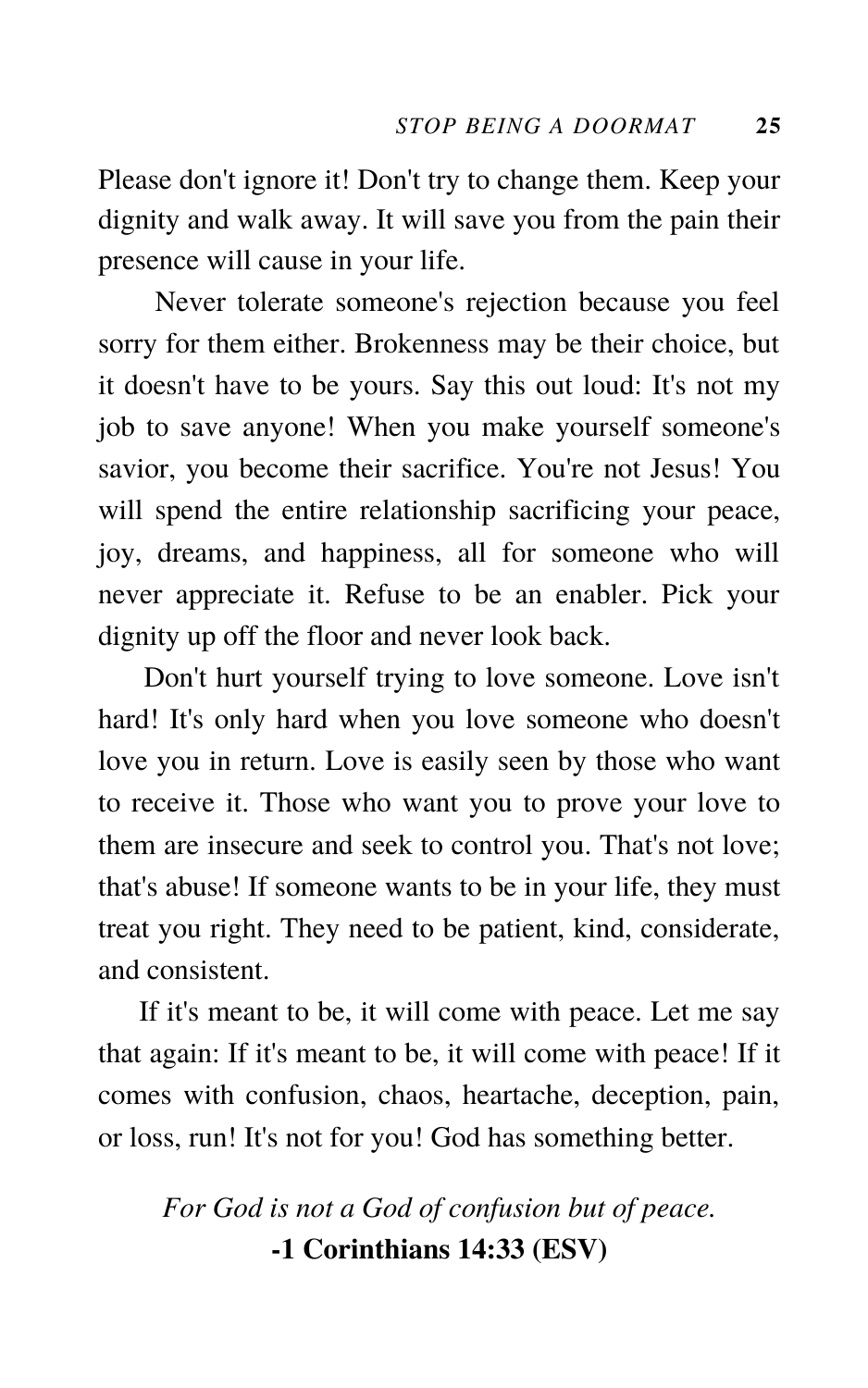#### **What Red Flags Really Mean**

We tolerate toxic relationships because we never stop to evaluate what red flags mean. Red flags aren't invitations; they're revelations. We have to stop inviting ourselves into other people's pain. Red flags signify that a person hasn't healed and will hurt you if you continue in the relationship. There were so many red flags in my marriage, but instead of seeing them as warnings, I invited myself in to help. Bad idea! I suffered so much in that relationship. It was a hard lesson, but I know better now.

Imagine driving to a place you've never been to before. As you go, you see signs, but instead of following the directions, you ignore them and try to get there independently. As a result, you are lost, confused, and wondering how you even got there. This is how it is when we ignore signs, aka red flags in relationships.

Red flags give us insight into who a person is beneath the mask. Don't make excuses for them, and never ignore them. Red flags left unchecked and unchanged are dangerous. Their last five relationships failed, and they blamed their exes. They were fired from their previous jobs because their bosses didn't "like" them. Remember, red flags aren't invitations; they're revelations.

Don't hurt yourself trying to love somebody who isn't relationship-ready. Instead, accept the revelation you've been given about them and move on.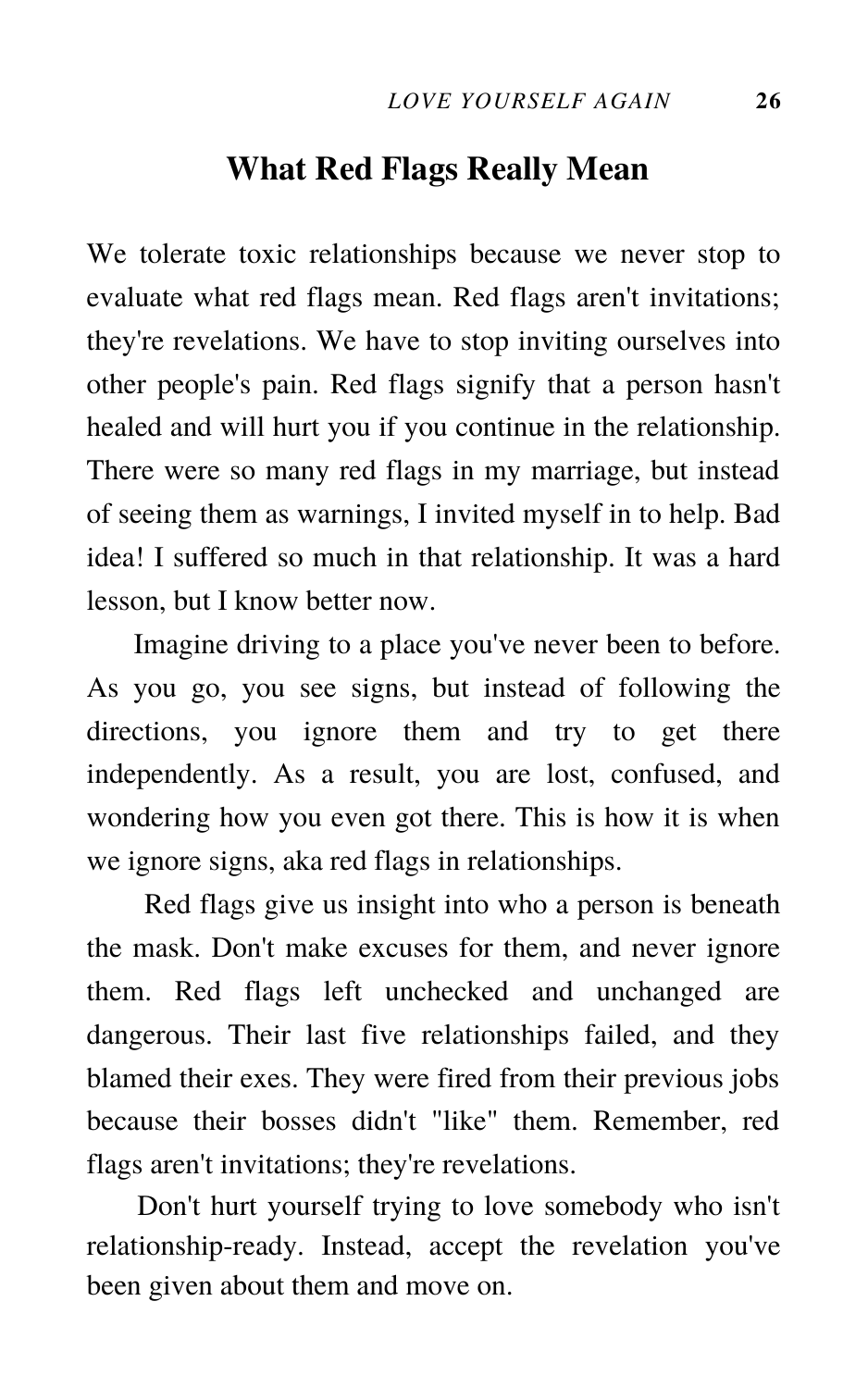It's not your job to fix people! It's not your assignment to help someone heal and realize their potential; that's their responsibility. If someone refuses to acknowledge and address their issues, they don't deserve a relationship. It's a sign of their immaturity and a huge red flag.

Adulthood is about accountability and responsibility. If a person is unwilling to accept this for themselves, there's nothing you can do for them. A person who wants a good job will do whatever it takes to get the job they want, whether getting certified or completing a degree program. Similarly, a person who wants to be in your life will do whatever is necessary to keep you in their life.

If there are changes they need to make, they will make them. You won't have to nag or give them ultimatums. If they act like they don't care about losing you, it's because they don't. It's not an act!

#### **Going in Cycles**

I know it's hard to hear, but we repeat lessons from which we don't learn. Unfortunately, we won't know what lessons we've failed until we're retaking them. I know it's unfair, but that's just how life works. I didn't realize this until I found myself right back in the middle of another toxic marriage. The lesson I still hadn't learned was selflove. Had I loved myself, I would have never married my ex-husbands.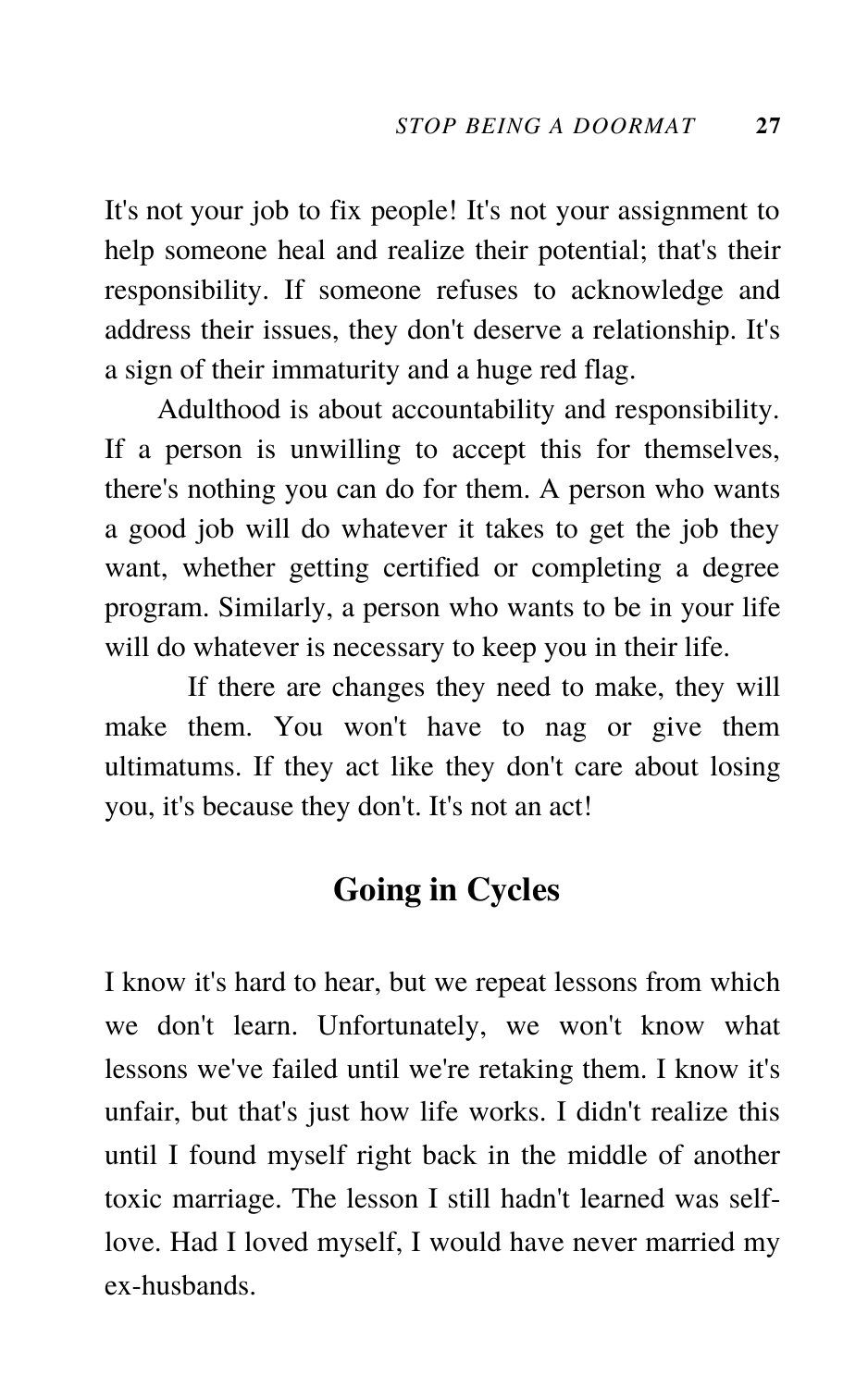My second marriage lasted for nine years. I didn't realize that I was being emotionally abused by my husband and the people who counseled us the entire time. They did an excellent job of convincing me that I was overreacting, being unsubmissive, and needed to let him "be the man." He was destroying me mentally, emotionally, and spiritually, but all that seemed to matter was forgiving him and sticking by his side.

By the time I was able to see the situation for what it was, abuse! I had been isolated from my family, had low self-esteem, and lacked self-confidence. I was miserable, angry, and felt hopeless. I'd spent years loving someone who refused to love me in return. I was there for him through his ups and downs, but when I needed him, he was never around.

I see how he manipulated me and others around him to get attention whenever he felt like he was losing it. He acted like he was "depressed on my first birthday with him." As a result, I had to plan my birthday. I took him out to the Olive Garden. I spent the entire time comforting him and trying to cheer him up. I can see how selfish and narcissistic he was now.

At the time, I felt bad for him. Toxic people want you to feel sorry for them so that they can play on your emotions. They use your big hearts against us. Please don't fall for it! I thought I could love and pray his issues away.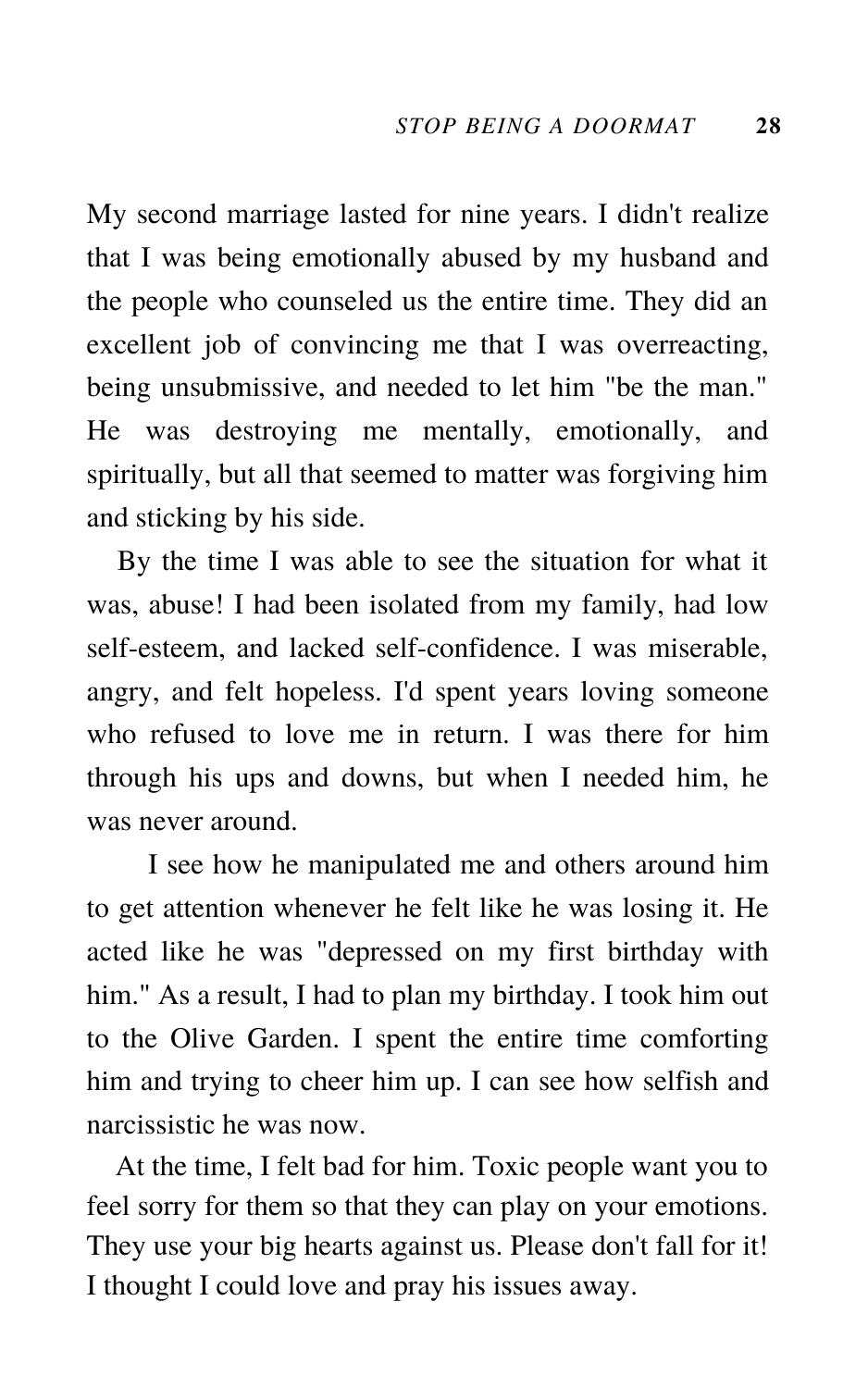I thought my love could save him. I learned that you can't save anyone from themselves, and you can't help people who don't want your help.

They have first to help themselves. No amount of praying, sexing, begging, or pleading will be enough to change someone who thinks that there's nothing wrong with them. Don't waste your energy feeling sorry for people who are making you miserable. That's not love! If you see someone trying to sink your ship, why would you keep letting them on board? You will be better off letting them go, as hard as it may be.

Toxic people will use you as long as you allow it. Someone mistreating you requires your participation. You have to remain in their presence for them to do it. Does this mean it's your fault? No! But it does mean that it's your responsibility to protect yourself by removing yourself from the situation when it's safe to do so. I've been in situations where my life was in danger, so I understand entirely feeling stuck. The important thing is that you seek help, make a plan and get out as soon as possible.

#### **Patterns Are Predictors**

Pay attention to patterns because patterns are predictors. Patterns reveal how a person will behave based on how they've previously conducted themselves.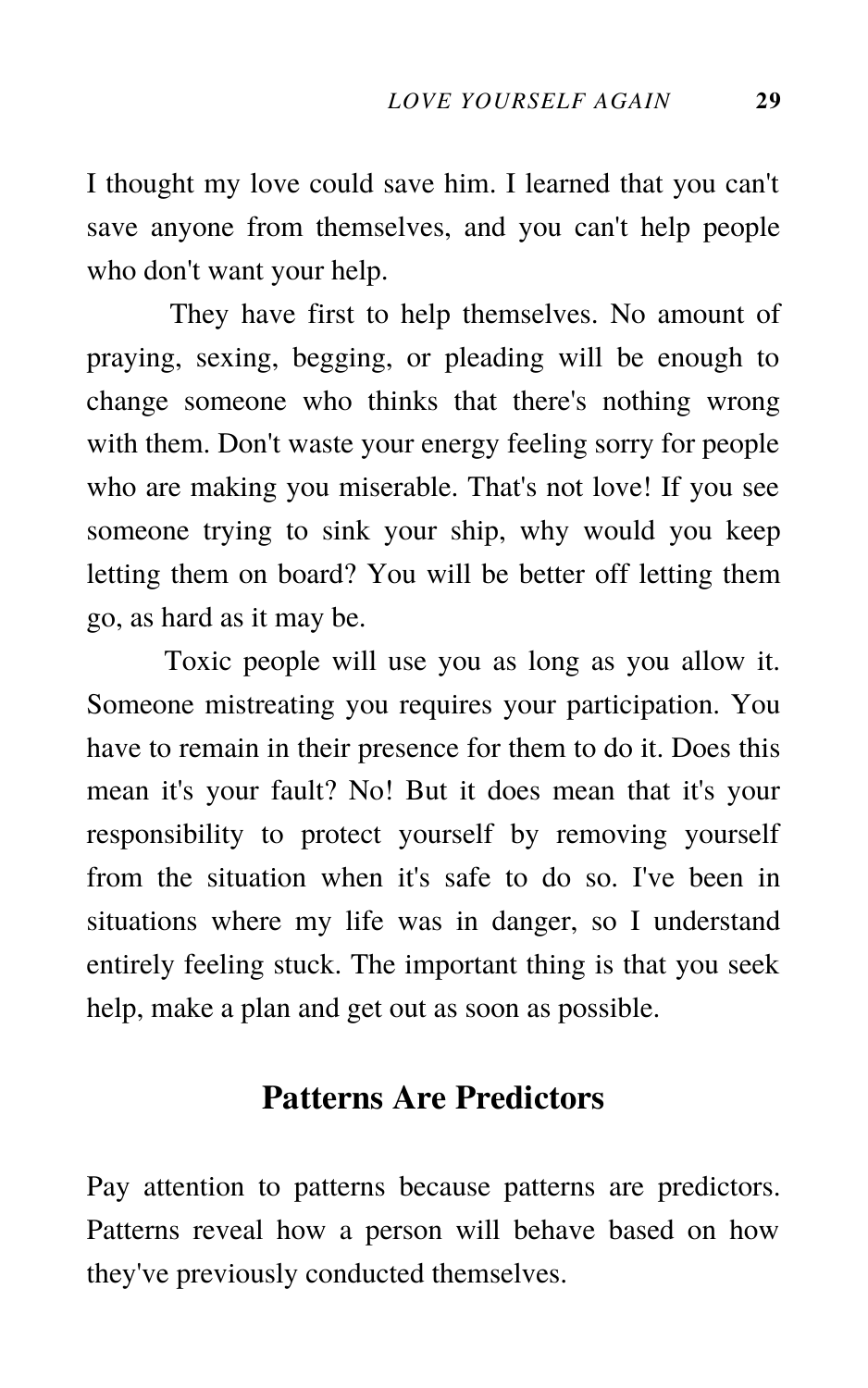How they treat them is how they'll treat you. If they blame them, they'll blame you too. Pay attention to how people speak about people they used to love. What a person says reveals their attitude, character, and values. It tells you who they are and what being in a relationship will be like with them.

It's also vital to assess their current relationships. Do they have friends? Are they close with their family? Who are the primary influences in their life? Are they healthy? How do they view commitment? These questions will help you better picture who you're dealing with. I don't care how attractive a person is, how much money they have, or if you like their personality. If there are red flags, you need to run!

Don't be so in love with the idea of someone that you ignore the reality of who they are. The people you choose will affect every area of your life, for better or worse, so choose wisely.

#### **No More Fixer-Uppers**

A fixer-upper is a person who has potential. You see it, but they don't see it for themselves. These types of people constantly make bad choices. They take and take and never give. They make excuses for why their life is the way it is; it's always someone else's fault.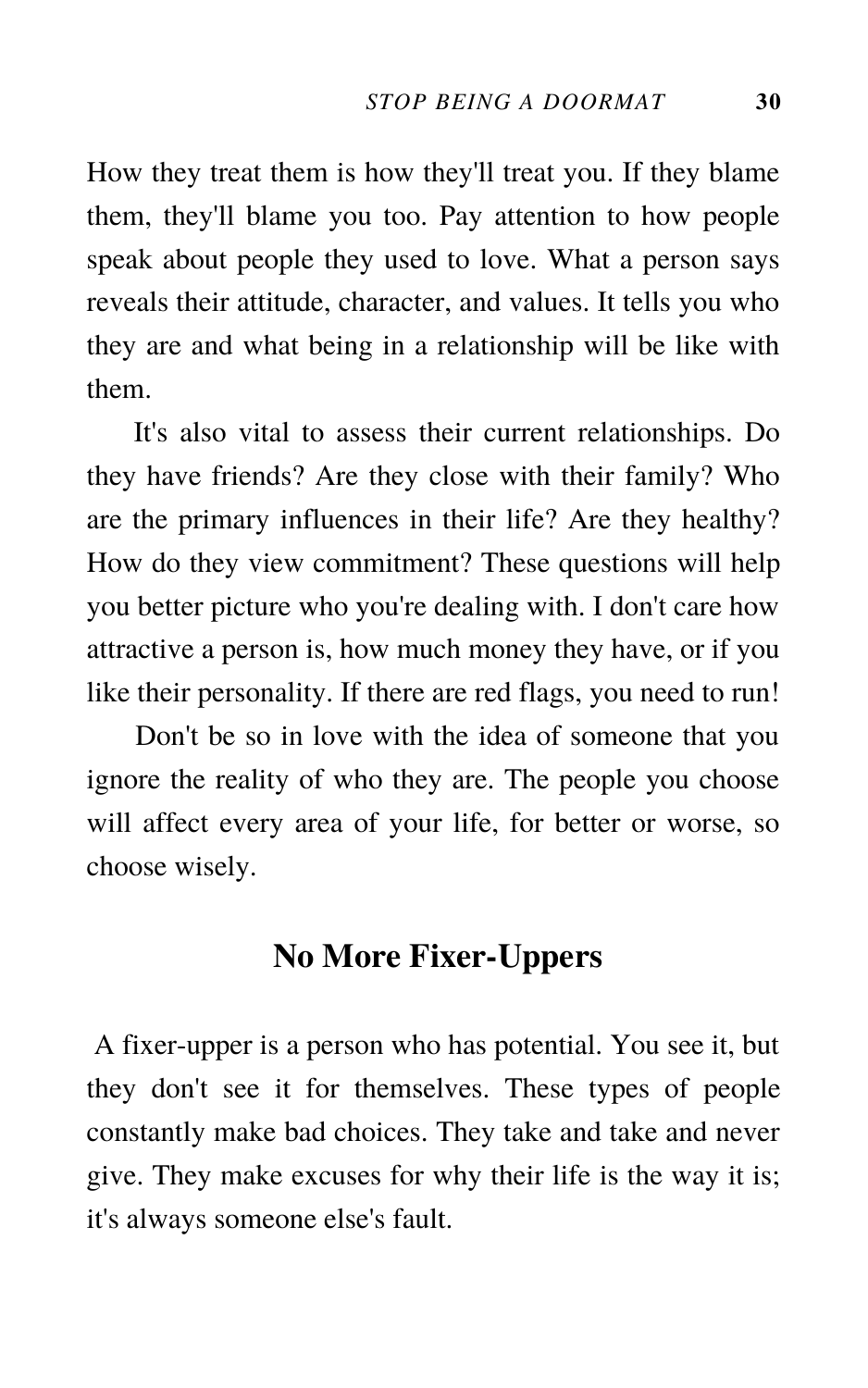You feel sorry for them, so you keep trying to help them, but you're wasting your time. They're not ready for a relationship.

A person must be able to see their potential and work toward improving themselves. They have to stop making excuses and start making changes. Please don't invest in people who refuse to invest in themselves. Life is hard enough without someone dragging you down with their self-made drama. Dry your tears, cut your losses, and move on!

Don't waste decades of your life waiting, hoping, and pleading for someone to change. That's who they are, and you can't change them. Keep your self-respect and dignity by walking away. People are always showing us who they are. This is why you must pay more attention to a person's actions than words. Words lie, but actions don't!

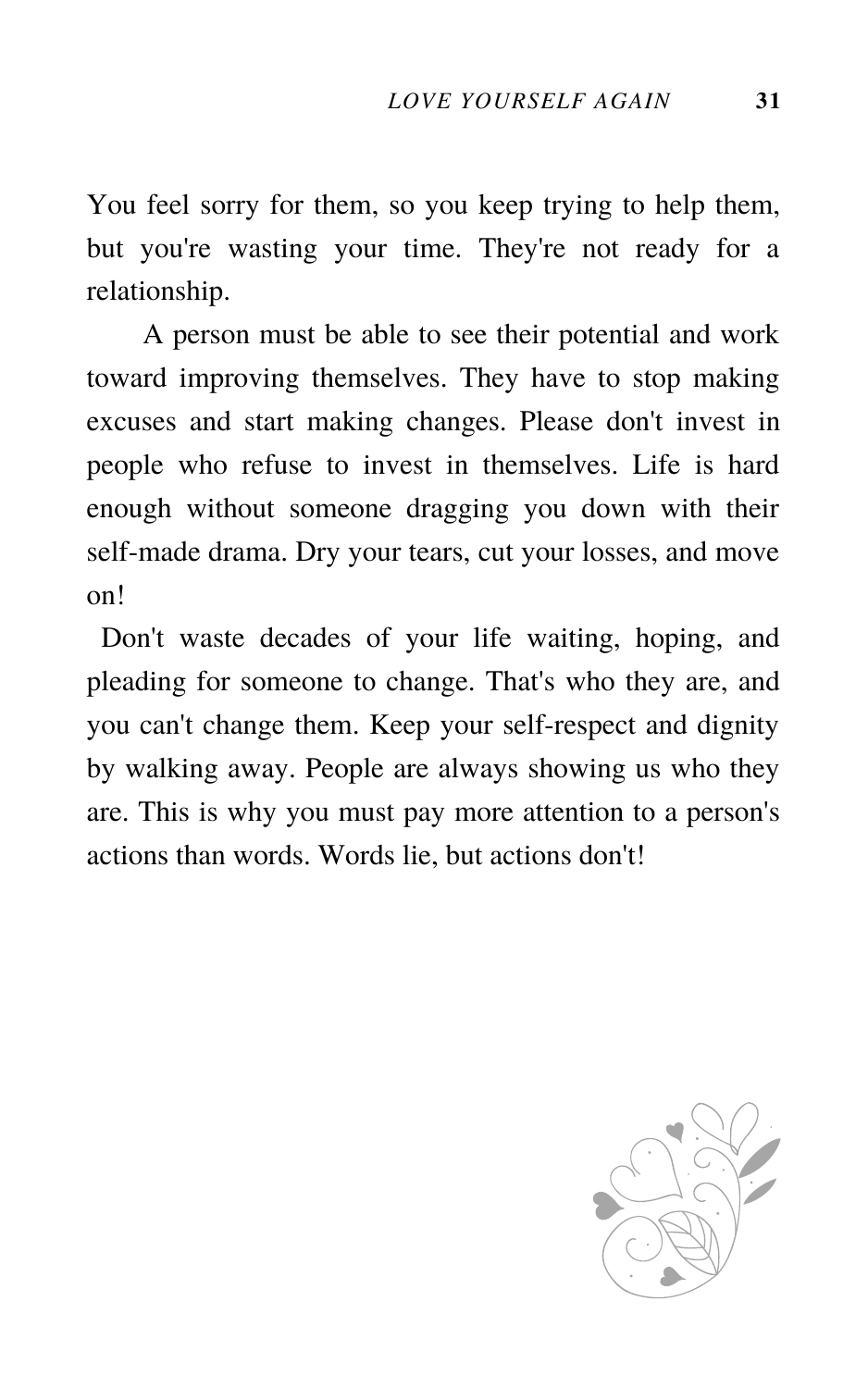

#### **Point #1:**

There is no benefit to staying in a toxic relationship. Toxic relationships damage our confidence and self-esteem. Allowing people to disrespect you reinforces their bad behavior. You have to stop being a willing participant and remove yourself from the situation. You deserve safe people who love you as much as you love them. Don't settle out of fear.

#### **Point #2:**

You're in control of who you allow in your life. To have healthy relationships, you have to choose people who choose you, people who decide to love, respect, and value you willingly. You don't have to chase anyone or prove your worthiness. The right people will see it and love you for it.

#### **Point #3:**

Rejection is a blessing! When people reject you, they're saving you from hurt and pain, so be thankful for it no matter how much it hurts. Forcing a relationship with a toxic person because you love them is dangerous. You must learn to love yourself the way you want to be loved and let them go.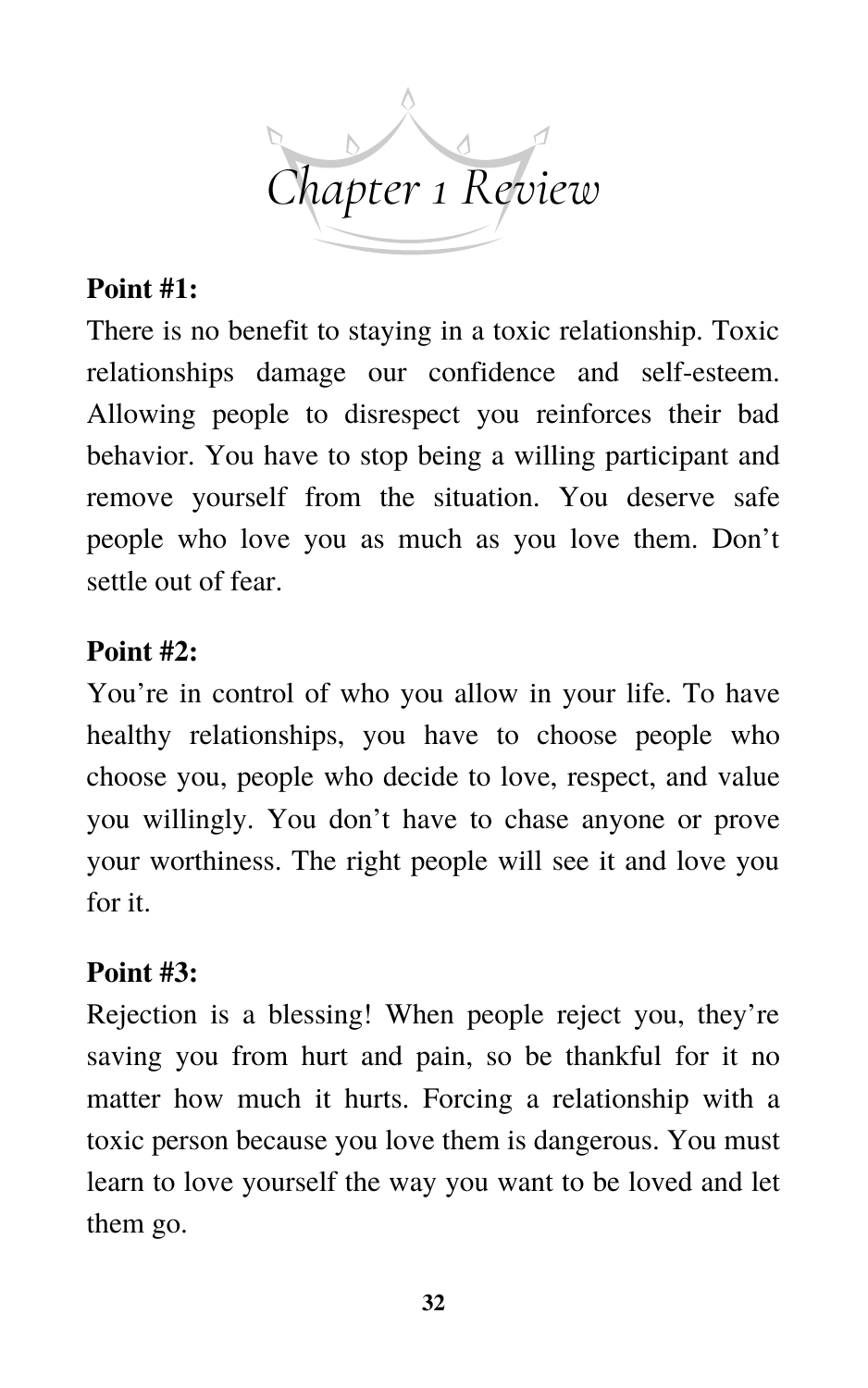#### **Point #4:**

Red flags aren't invitations; they're revelations. They warn you when something isn't right. Please don't ignore them! You may not get a second chance. Never invite yourself to fix other people's issues. You deserve someone whole, healed & ready! Be okay being alone if being alone means that you're safe and have peace.